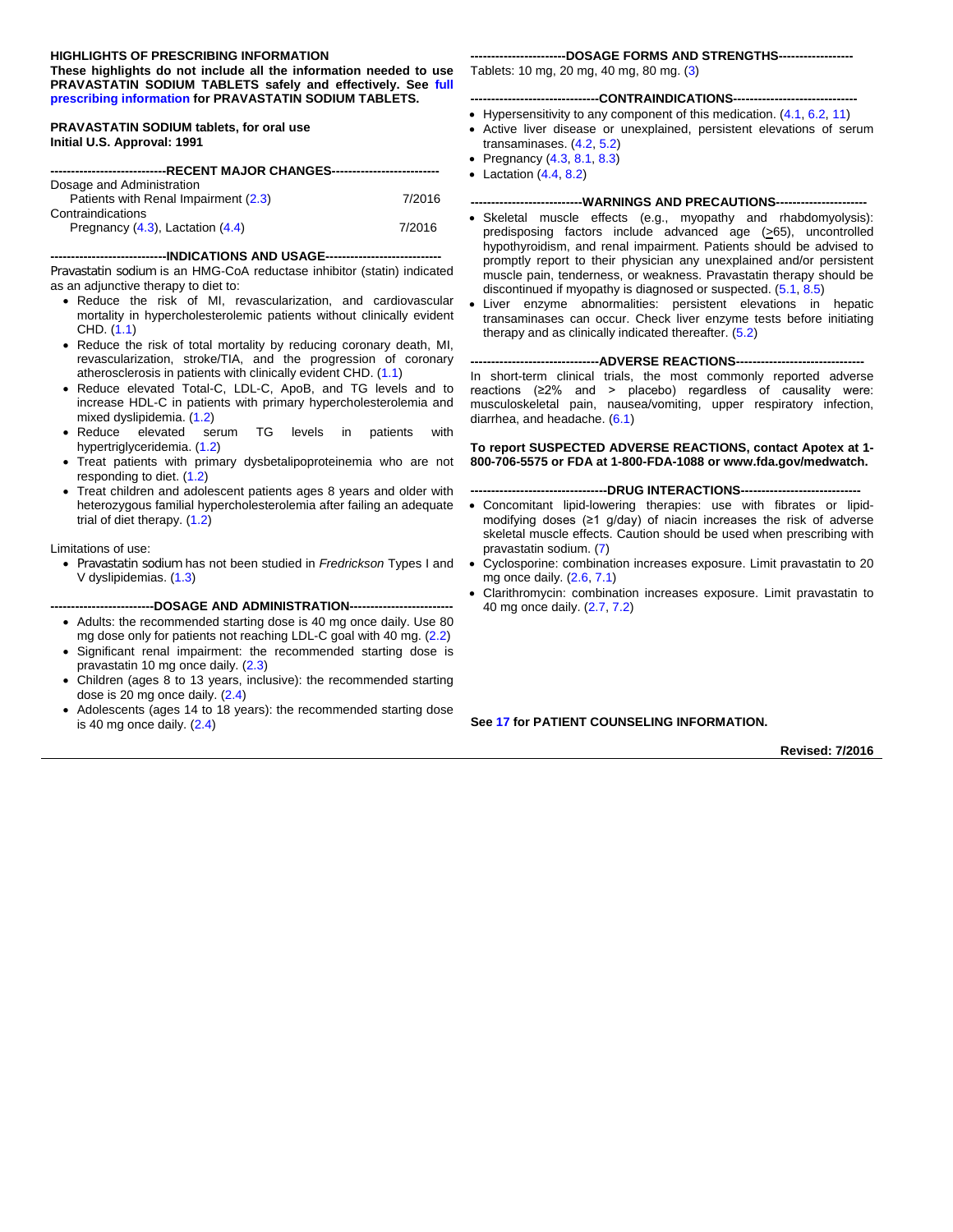## **FULL PRESCRIBING INFORMATION: CONTENTS\***

#### **1 [INDICATIONS AND USAGE](#page-2-4)**

- 1.1 [Prevention of Cardiovascular Disease](#page-2-1)
- 1.2 [Hyperlipidemia](#page-2-2)
- 1.3 [Limitations of Use](#page-2-3)

# **[2 DOSAGE AND ADMINISTRATION](#page-3-6)**

- 2.1 [General Dosing Information](#page-3-7)
- 2.2 [Adult Patients](#page-3-1)
- 2.3 [Patients with Renal Impairment](#page-3-0)
- 2.4 [Pediatric Patients](#page-3-2)
- 2.5 [Concomitant Lipid-Altering Therapy](#page-3-8)
- 2.6 [Dosage in Patients Taking Cyclosporine](#page-3-4)
- 2.7 [Dosage in Patients Taking Clarithromycin](#page-3-5)

## **[3 DOSAGE FORMS AND STRENGTHS](#page-3-3)**

# **[4 CONTRAINDICATIONS](#page-4-5)**

- 4.1 [Hypersensitivity](#page-4-2)
- 4.2 [Liver](#page-4-3)
- 4.3 [Pregnancy](#page-4-0)
- 4.4 [Lactation](#page-4-1)

#### **[5 WARNINGS AND PRECAUTIONS](#page-4-6)**

- 5.1 [Skeletal Muscle](#page-4-4)
- 5.2 [Liver](#page-5-0)

#### 5.3 [Endocrine Function](#page-6-1)

#### **[6 ADVERSE REACTIONS](#page-6-2)**

- 6.1 [Adverse Clinical Events](#page-6-0)
- 6.2 [Postmarketing Experience](#page-8-0)
- 6.3 [Laboratory Test Abnormalities](#page-9-3)

#### 6.4 [Pediatric Patients](#page-9-4) **[7 DRUG INTERACTIONS](#page-9-0)**

- 7.1 [Cyclosporine](#page-9-1)
- 7.2 Clarithromycin [and Other Macrolide Antibiotics](#page-9-2)
- [7.3 Colchicine](#page-10-1)
- [7.4 Gemfibrozil](#page-10-2)
- [7.5 Other Fibrates](#page-10-3)

#### [7.6 Niacin](#page-10-4)

#### **[8 USE IN SPECIFIC POPULATIONS](#page-10-5)**

- [8.1 Pregnancy](#page-10-0)
- [8.2 Lactation](#page-11-1)
- [8.3 Females and Males of Reproductive Potential](#page-11-0)
- [8.4 Pediatric Use](#page-11-2)
- [8.5 Geriatric Use](#page-12-1)
- [8.6 Homozygous Familial Hypercholesterolemia](#page-12-2)
- **[10 OVERDOSAGE](#page-12-3)**
- **[11 DESCRIPTION](#page-12-0)**
- **[12 CLINICAL PHARMACOLOGY](#page-13-0)**
	- 12.1 [Mechanism of Action](#page-13-1)
	- 12.3 [Pharmacokinetics](#page-13-2)
- **[13 NONCLINICAL TOXICOLOGY](#page-15-0)**
	- 13.1 [Carcinogenesis, Mutagenesis, Impairment of Fertility](#page-15-1)
	- 13.2 [Animal Toxicology and/or Pharmacology](#page-16-0)
- **[14 CLINICAL STUDIES](#page-16-1)**
	- 14.1 [Prevention of Coronary Heart Disease](#page-16-2)
	- 14.2 [Secondary Prevention of Cardiovascular Events](#page-17-0)
	- 14.3 [Primary Hypercholesterolemia \(](#page-18-0)*Fredrickson* Types IIa and [IIb\)](#page-18-0)
	- 14.4 [Hypertriglyceridemia \(](#page-19-0)*Fredrickson* Type IV)
	- 14.5 [Dysbetalipoproteinemia \(](#page-19-1)*Fredrickson* Type III)
	- 14.6 [Pediatric Clinical Study](#page-20-0)
- **[15 REFERENCES](#page-21-0)**
- **[16 HOW SUPPLIED/STORAGE AND HANDLING](#page-21-1)**
	- 16.1 [How Supplied](#page-21-2)
	- 16.2 [Storage](#page-22-1)

#### **[17 PATIENT COUNSELING INFORMATION](#page-22-0)**

\* Sections or subsections omitted from the full prescribing information are not listed.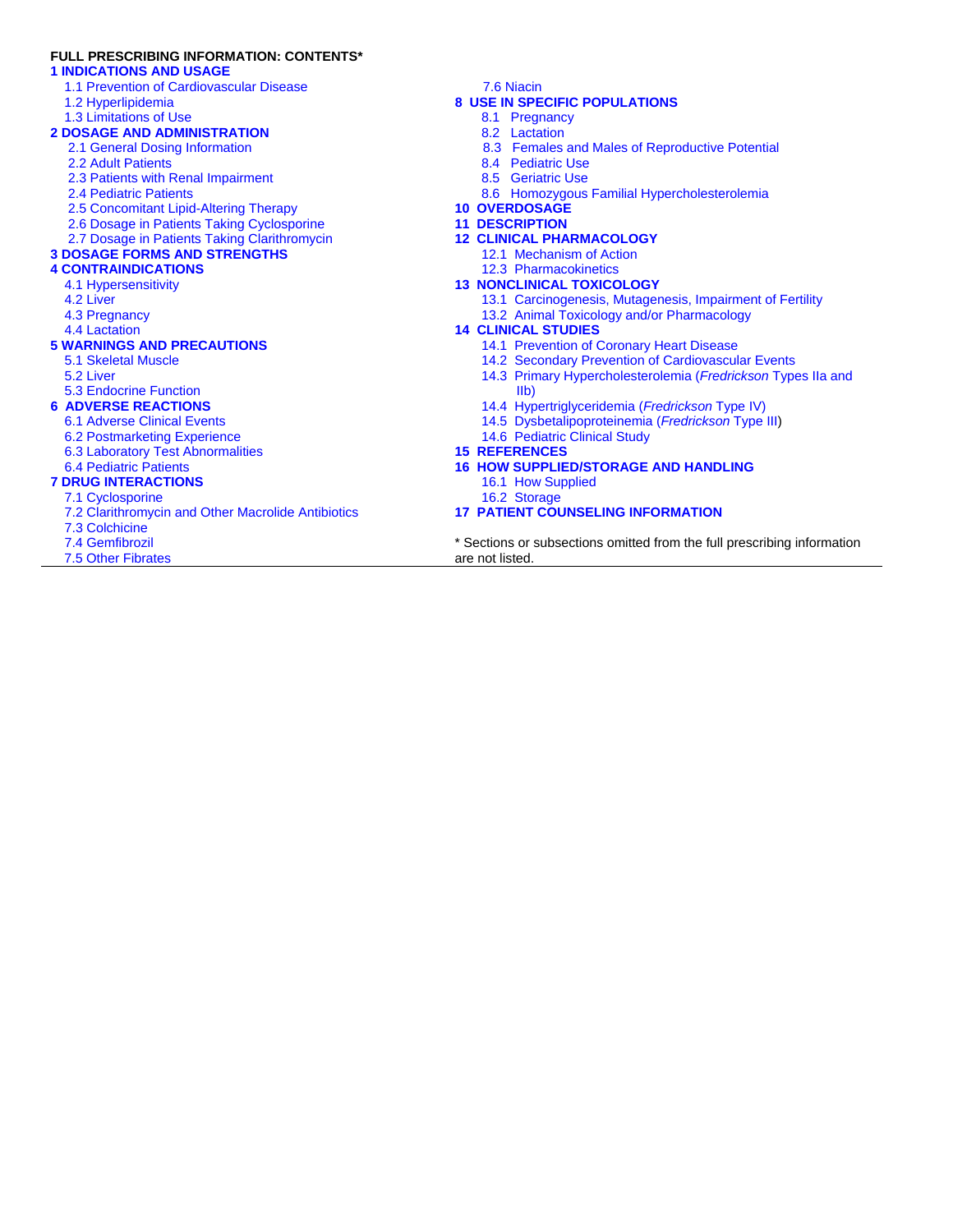# <span id="page-2-0"></span>**FULL PRESCRIBING INFORMATION**

# <span id="page-2-4"></span>**1 INDICATIONS AND USAGE**

Therapy with lipid-altering agents should be only one component of multiple risk factor intervention in individuals at significantly increased risk for atherosclerotic vascular disease due to hypercholesterolemia. Drug therapy is indicated as an adjunct to diet when the response to a diet restricted in saturated fat and cholesterol and other nonpharmacologic measures alone has been inadequate.

# <span id="page-2-1"></span>**1.1 Prevention of Cardiovascular Disease**

In hypercholesterolemic patients without clinically evident coronary heart disease (CHD), pravastatin sodium tablets are indicated to:  $\square$ 

- reduce the risk of myocardial infarction (MI). $\square$
- $\bullet$  reduce the risk of undergoing myocardial revascularization procedures.  $\Box$
- reduce the risk of cardiovascular mortality with no increase in death from non-cardiovascular causes.

In patients with clinically evident CHD, pravastatin sodium is indicated to:

- reduce the risk of total mortality by reducing coronary death.
- reduce the risk of MI.
- reduce the risk of undergoing myocardial revascularization procedures.
- reduce the risk of stroke and stroke/transient ischemic attack (TIA).
- slow the progression of coronary atherosclerosis.

# <span id="page-2-2"></span>**1.2 Hyperlipidemia**

Pravastatin sodium tablets are indicated:

- as an adjunct to diet to reduce elevated total cholesterol (Total-C), low-density lipoprotein cholesterol (LDL-C), apolipoprotein B (ApoB), and triglyceride (TG) levels and to increase highdensity lipoprotein cholesterol (HDL-C) in patients with primary hypercholesterolemia and mixed dyslipidemia (*Fredrickson* Types IIa and IIb).<sup>1</sup>
- as an adjunct to diet for the treatment of patients with elevated serum TG levels (*Fredrickson* Type IV).
- for the treatment of patients with primary dysbetalipoproteinemia (*Fredrickson* Type III) who do not respond adequately to diet.
- as an adjunct to diet and lifestyle modification for treatment of heterozygous familial hypercholesterolemia (HeFH) in children and adolescent patients ages 8 years and older if after an adequate trial of diet the following findings are present:
	- a. LDL-C remains ≥190 mg/dL or
	- b. LDL-C remains ≥160 mg/dL and:
		- there is a positive family history of premature cardiovascular disease (CVD) or
		- two or more other CVD risk factors are present in the patient.

# <span id="page-2-3"></span>**1.3 Limitations of Use**

Pravastatin sodium has not been studied in conditions where the major lipoprotein abnormality is elevation of chylomicrons (*Fredrickson* Types I and V).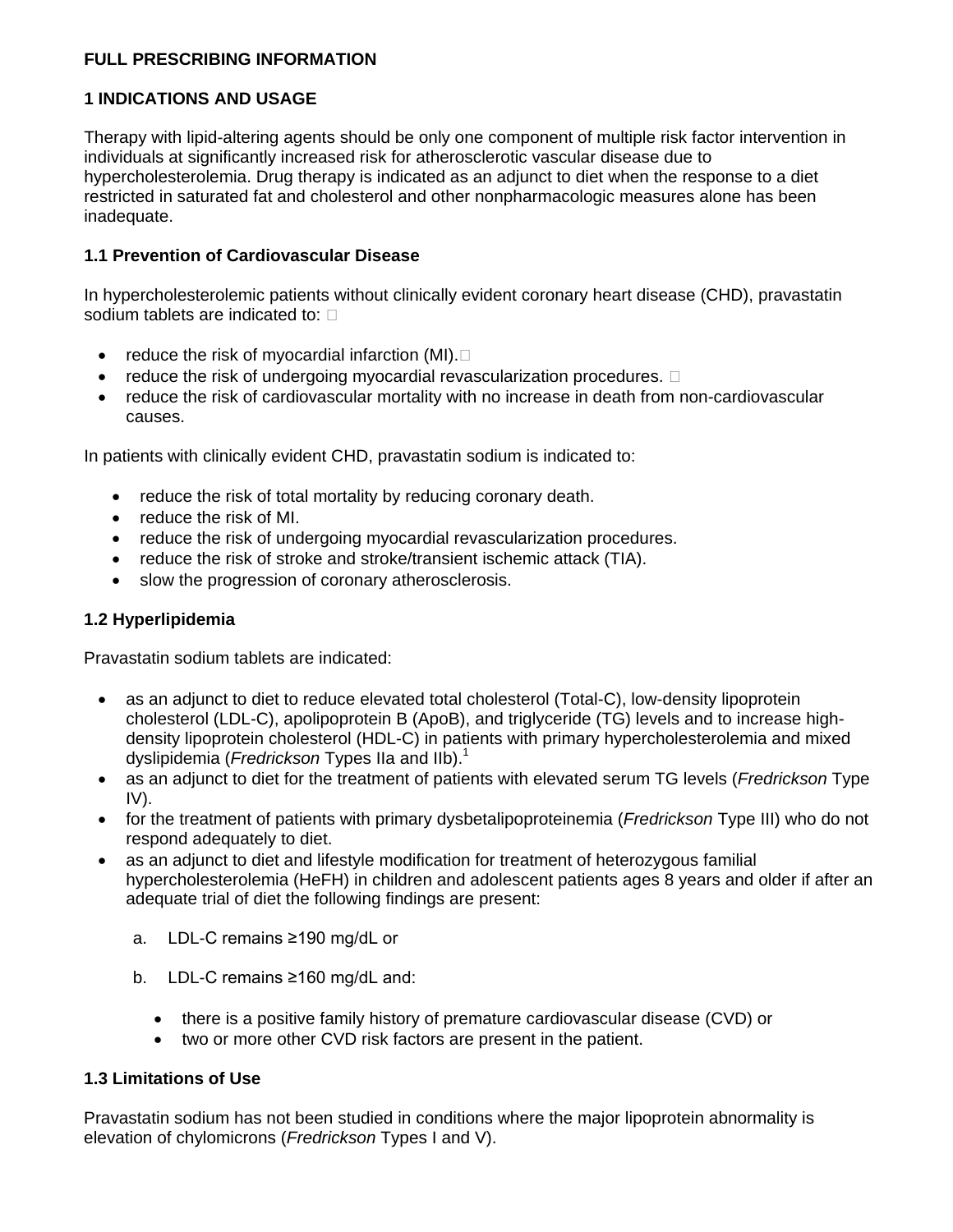# <span id="page-3-6"></span>**2 DOSAGE AND ADMINISTRATION**

# <span id="page-3-7"></span>**2.1 General Dosing Information**

The patient should be placed on a standard cholesterol-lowering diet before receiving pravastatin sodium tablets and should continue on this diet during treatment with pravastatin sodium tablets [see NCEP Treatment Guidelines for details on dietary therapy].

## <span id="page-3-1"></span>**2.2 Adult Patients**

The recommended starting dose is 40 mg once daily. If a daily dose of 40 mg does not achieve desired cholesterol levels, 80 mg once daily is recommended. Pravastatin sodium tablets can be administered orally as a single dose at any time of the day, with or without food. Since the maximal effect of a given dose is seen within 4 weeks, periodic lipid determinations should be performed at this time and dosage adjusted according to the patient's response to therapy and established treatment guidelines.

## <span id="page-3-0"></span>**2.3 Patients with Renal Impairment**

In patients with severe renal impairment, a starting dose of 10 mg pravastatin daily is recommended.

## <span id="page-3-2"></span>**2.4 Pediatric Patients**

## *Children (Ages 8 to 13 Years, Inclusive)*

The recommended dose is 20 mg once daily in children 8 to 13 years of age. Doses greater than 20 mg have not been studied in this patient population.

## *Adolescents (Ages 14 to 18 Years)*

The recommended starting dose is 40 mg once daily in adolescents 14 to 18 years of age. Doses greater than 40 mg have not been studied in this patient population.

Children and adolescents treated with pravastatin should be reevaluated in adulthood and appropriate changes made to their cholesterol-lowering regimen to achieve adult goals for LDL-C [see *Indications and Usage [\(1.2\)](#page-2-2)*].

# <span id="page-3-8"></span>**2.5 Concomitant Lipid-Altering Therapy**

Pravastatin sodium may be used with bile acid resins. When administering a bile-acid-binding resin (e.g., cholestyramine, colestipol) and pravastatin, pravastatin sodium tablets should be given either 1 hour or more before or at least 4 hours following the resin [see *Clinical Pharmacology [\(12.3\)](#page-13-2)*].

# <span id="page-3-4"></span>**2.6 Dosage in Patients Taking Cyclosporine**

In patients taking immunosuppressive drugs such as cyclosporine concomitantly with pravastatin, therapy should begin with 10 mg of pravastatin sodium once-a-day at bedtime and titration to higher doses should be done with caution. Most patients treated with this combination received a maximum pravastatin sodium dose of 20 mg/day. In patients taking cyclosporine, therapy should be limited to 20 mg of pravastatin sodium once daily [see *Warnings and Precautions [\(5.1\)](#page-4-4)* and *Drug Interactions [\(7.1\)](#page-9-1)*].

# <span id="page-3-5"></span>**2.7 Dosage in Patients Taking Clarithromycin**

In patients taking clarithromycin, therapy should be limited to 40 mg of pravastatin sodium once daily [see *Drug Interactions [\(7.2\)](#page-9-2)*].

# <span id="page-3-3"></span>**3 DOSAGE FORMS AND STRENGTHS**

**Pravastatin Sodium Tablets, USP** are supplied as: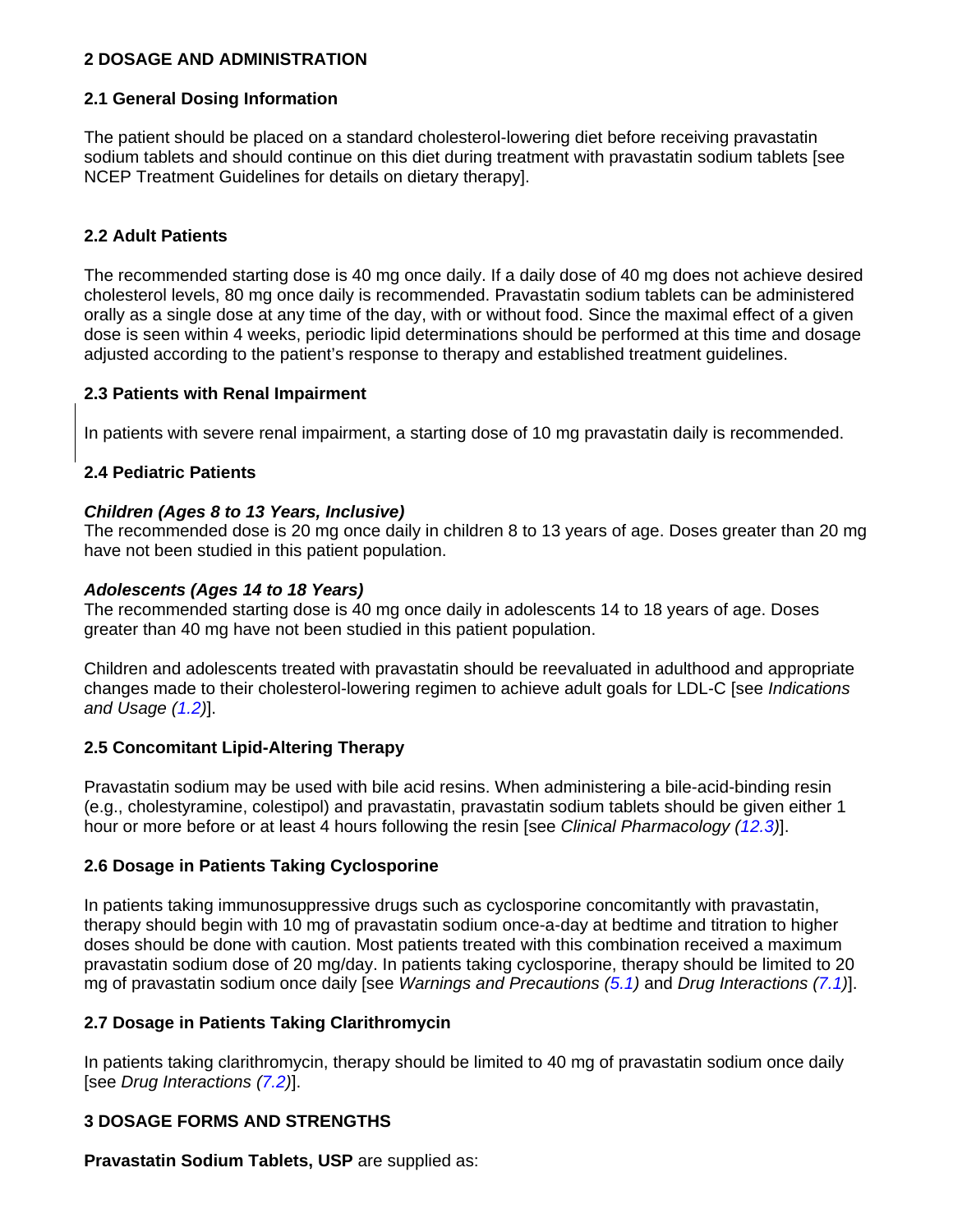**10 mg tablets:** Light pink, round, unscored tablets, imprinted "APO" on one side and "PRA" over "10" on the other side.

**20 mg tablets:** Off-white to light yellow, round, unscored tablets, imprinted "APO" on one side and "PRA" over "20" on the other side.

**40 mg tablets:** Light green, round, unscored tablets, imprinted "APO" on one side and "PRA" over "40" on the other side.

**80 mg tablets:** Off-white to light yellow, round, unscored tablets, imprinted "APO" on one side and "PRA" over "80" on the other side.

# <span id="page-4-5"></span>**4 CONTRAINDICATIONS**

# <span id="page-4-2"></span>**4.1 Hypersensitivity**

Hypersensitivity to any component of this medication.

# <span id="page-4-3"></span>**4.2 Liver**

Active liver disease or unexplained, persistent elevations of serum transaminases [see *Warnings and Precautions [\(5.2\)](#page-5-0)*].

# <span id="page-4-0"></span>**4.3 Pregnancy**

Atherosclerosis is a chronic process and discontinuation of lipid-lowering drugs during pregnancy should have little impact on the outcome of long-term therapy of primary hypercholesterolemia. Cholesterol and other products of cholesterol biosynthesis are essential components for fetal development (including synthesis of steroids and cell membranes). Since statins decrease cholesterol synthesis and possibly the synthesis of other biologically active substances derived from cholesterol, they are contraindicated during pregnancy and in nursing mothers. PRAVASTATIN SHOULD BE ADMINISTERED TO WOMEN OF CHILDBEARING AGE ONLY WHEN SUCH PATIENTS ARE HIGHLY UNLIKELY TO CONCEIVE AND HAVE BEEN INFORMED OF THE POTENTIAL HAZARDS. If the patient becomes pregnant while taking this class of drug, therapy should be discontinued immediately and the patient apprised of the potential hazard to the fetus [see *Use in Specific Populations [\(8.1,](#page-10-0) [8.3\)](#page-11-0)*].

### <span id="page-4-1"></span>**4.4 Lactation**

Pravastatin is present in human milk. Because statins have the potential for serious adverse reactions in nursing infants, women who require pravastatin sodium treatment should not breastfeed their infants [see *Use in Specific Populations [\(8.2\)](#page-11-1)*].

# <span id="page-4-6"></span>**5 WARNINGS AND PRECAUTIONS**

### <span id="page-4-4"></span>**5.1 Skeletal Muscle**

**Rare cases of rhabdomyolysis with acute renal failure secondary to myoglobinuria have been reported with pravastatin and other drugs in this class**. A history of renal impairment may be a risk factor for the development of rhabdomyolysis. Such patients merit closer monitoring for skeletal muscle effects.

Uncomplicated myalgia has also been reported in pravastatin-treated patients [see *Adverse Reactions [\(6\)](#page-6-2)*]. Myopathy, defined as muscle aching or muscle weakness in conjunction with increases in creatine phosphokinase (CPK) values to greater than 10 times the ULN, was rare (<0.1%) in pravastatin clinical trials. Myopathy should be considered in any patient with diffuse myalgias, muscle tenderness or weakness, and/or marked elevation of CPK. Predisposing factors include advanced age (≥65), uncontrolled hypothyroidism, and renal impairment.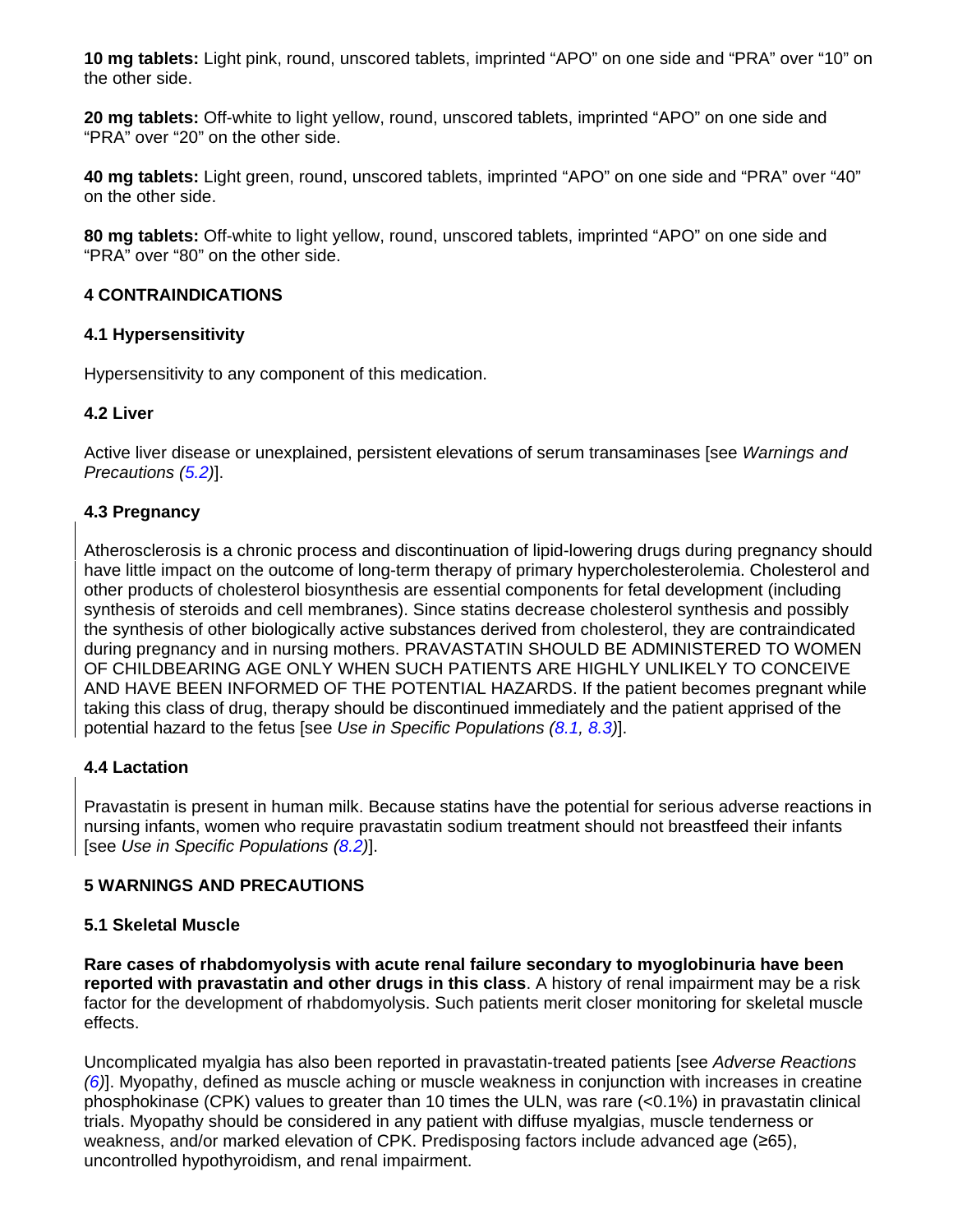There have been rare reports of immune-mediated necrotizing myopathy (IMNM), an autoimmune myopathy, associated with statin use. IMNM is characterized by: proximal muscle weakness and elevated serum CPK, which persist despite discontinuation of statin treatment; muscle biopsy showing necrotizing myopathy without significant inflammation and improvement with immunosuppressive agents.

All patients should be advised to promptly report to their physician unexplained muscle pain, tenderness, or weakness, particularly if accompanied by malaise or fever or if muscle signs and symptoms persist after discontinuing pravastatin.

**Pravastatin therapy should be discontinued if markedly elevated CPK levels occur or myopathy is diagnosed or suspected. Pravastatin therapy should also be temporarily withheld in any patient experiencing an acute or serious condition predisposing to the development of renal failure secondary to rhabdomyolysis, e.g., sepsis; hypotension; major surgery; trauma; severe metabolic, endocrine, or electrolyte disorders; or uncontrolled epilepsy.**

The risk of myopathy during treatment with statins is increased with concurrent therapy with either erythromycin, cyclosporine, niacin, or fibrates. However, neither myopathy nor significant increases in CPK levels have been observed in 3 reports involving a total of 100 post-transplant patients (24 renal and 76 cardiac) treated for up to 2 years concurrently with pravastatin 10 to 40 mg and cyclosporine. Some of these patients also received other concomitant immunosuppressive therapies. Further, in clinical trials involving small numbers of patients who were treated concurrently with pravastatin and niacin, there were no reports of myopathy. Also, myopathy was not reported in a trial of combination pravastatin (40 mg/day) and gemfibrozil (1,200 mg/day), although 4 of 75 patients on the combination showed marked CPK elevations versus 1 of 73 patients receiving placebo. There was a trend toward more frequent CPK elevations and patient withdrawals due to musculoskeletal symptoms in the group receiving combined treatment as compared with the groups receiving placebo, gemfibrozil, or pravastatin monotherapy. **The use of fibrates alone may occasionally be associated with myopathy. The benefit of further alterations in lipid levels by the combined use of pravastatin sodium with fibrates should be carefully weighed against the potential risks of this combination.**

Cases of myopathy, including rhabdomyolysis, have been reported with pravastatin coadministered with colchicine, and caution should be exercised when prescribing pravastatin with colchicine [see *Drug Interactions [\(7.3\)](#page-10-1)*].

# <span id="page-5-0"></span>**5.2 Liver**

Statins, like some other lipid-lowering therapies, have been associated with biochemical abnormalities of liver function. In 3 long-term (4.8 to 5.9 years), placebo-controlled clinical trials (WOS, LIPID, CARE), 19,592 subjects (19,768 randomized) were exposed to pravastatin or placebo [see *Clinical Studies [\(14\)](#page-16-1)*]. In an analysis of serum transaminase values (ALT, AST), incidences of marked abnormalities were compared between the pravastatin and placebo treatment groups; a marked abnormality was defined as a post-treatment test value greater than 3 times the ULN for subjects with pretreatment values less than or equal to the ULN, or 4 times the pretreatment value for subjects with pretreatment values greater than the ULN but less than 1.5 times the ULN. Marked abnormalities of ALT or AST occurred with similar low frequency (≤1.2%) in both treatment groups. Overall, clinical trial experience showed that liver function test abnormalities observed during pravastatin therapy were usually asymptomatic, not associated with cholestasis, and did not appear to be related to treatment duration. In a 320-patient placebo-controlled clinical trial, subjects with chronic (>6 months) stable liver disease, due primarily to hepatitis C or nonalcoholic fatty liver disease, were treated with 80 mg pravastatin or placebo for up to 9 months. The primary safety endpoint was the proportion of subjects with at least one ALT ≥2 times the ULN for those with normal ALT  $(\leq ULN)$  at baseline or a doubling of the baseline ALT for those with elevated ALT ( $>$ ULN) at baseline. By Week 36, 12 out of 160 (7.5%) subjects treated with pravastatin met the prespecified safety ALT endpoint compared to 20 out of 160 (12.5%) subjects receiving placebo. Conclusions regarding liver safety are limited since the study was not large enough to establish similarity between groups (with 95% confidence) in the rates of ALT elevation.

# **It is recommended that liver function tests be performed prior to the initiation of therapy and**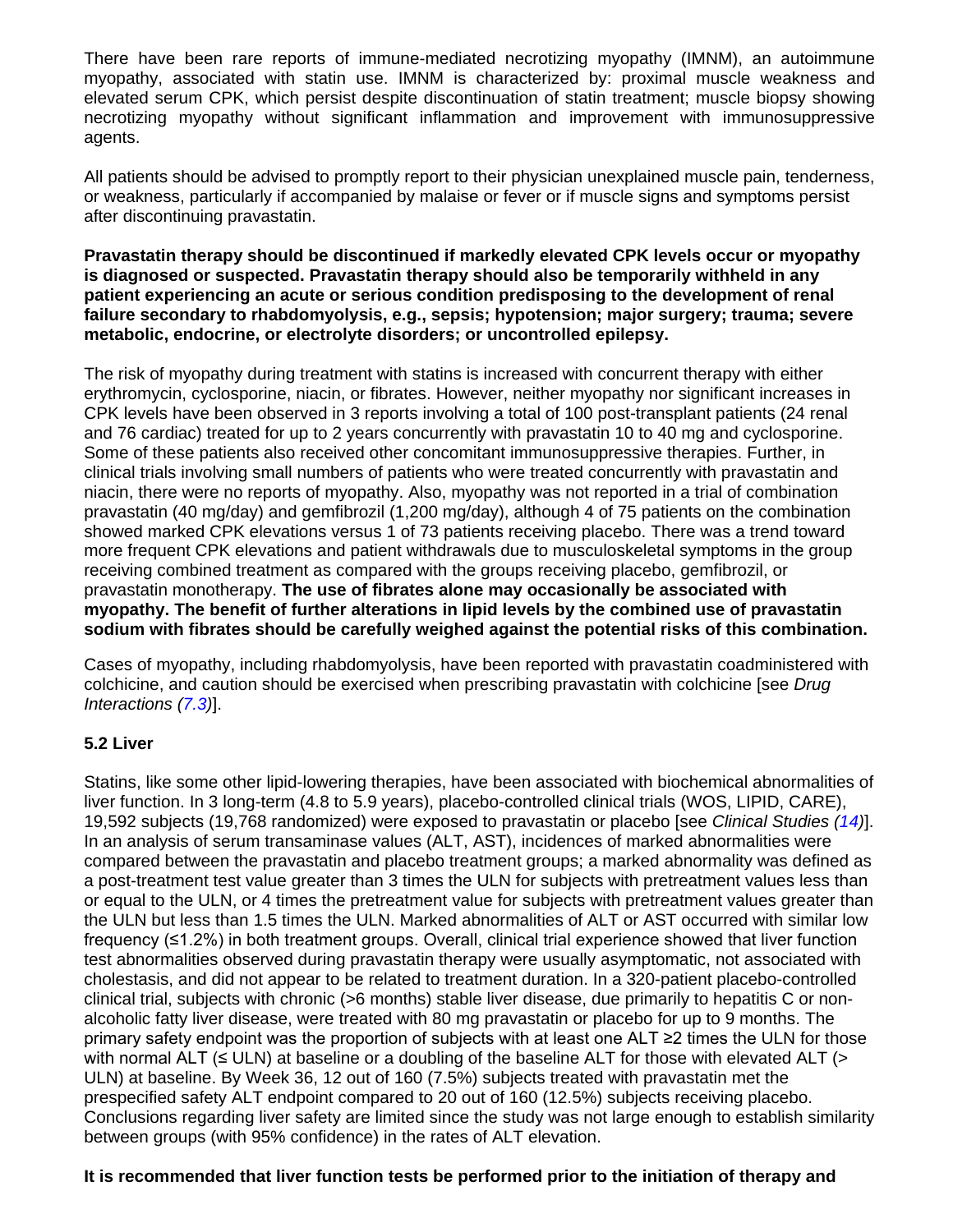## **when clinically indicated.**

Active liver disease or unexplained persistent transaminase elevations are contraindications to the use of pravastatin [see *Contraindications [\(4.2\)](#page-4-3)*]. Caution should be exercised when pravastatin is administered to patients who have a recent (<6 months) history of liver disease, have signs that may suggest liver disease (e.g., unexplained aminotransferase elevations, jaundice), or are heavy users of alcohol.

There have been rare postmarketing reports of fatal and non-fatal hepatic failure in patients taking statins, including pravastatin. If serious liver injury with clinical symptoms and/or hyperbilirubinemia or jaundice occurs during treatment with pravastatin, promptly interrupt therapy. If an alternate etiology is not found do not restart pravastatin.

# <span id="page-6-1"></span>**5.3 Endocrine Function**

Statins interfere with cholesterol synthesis and lower circulating cholesterol levels and, as such, might theoretically blunt adrenal or gonadal steroid hormone production. Results of clinical trials with pravastatin in males and post-menopausal females were inconsistent with regard to possible effects of the drug on basal steroid hormone levels. In a study of 21 males, the mean testosterone response to human chorionic gonadotropin was significantly reduced (p<0.004) after 16 weeks of treatment with 40 mg of pravastatin. However, the percentage of patients showing a ≥50% rise in plasma testosterone after human chorionic gonadotropin stimulation did not change significantly after therapy in these patients. The effects of statins on spermatogenesis and fertility have not been studied in adequate numbers of patients. The effects, if any, of pravastatin on the pituitary-gonadal axis in pre-menopausal females are unknown. Patients treated with pravastatin who display clinical evidence of endocrine dysfunction should be evaluated appropriately. Caution should also be exercised if a statin or other agent used to lower cholesterol levels is administered to patients also receiving other drugs (e.g., ketoconazole, spironolactone, cimetidine) that may diminish the levels or activity of steroid hormones.

In a placebo-controlled study of 214 pediatric patients with HeFH, of which 106 were treated with pravastatin (20 mg in the children aged 8 to 13 years and 40 mg in the adolescents aged 14 to 18 years) for 2 years, there were no detectable differences seen in any of the endocrine parameters (ACTH, cortisol, DHEAS, FSH, LH, TSH, estradiol [girls] or testosterone [boys]) relative to placebo. There were no detectable differences seen in height and weight changes, testicular volume changes, or Tanner score relative to placebo.

# <span id="page-6-2"></span>**6 ADVERSE REACTIONS**

Pravastatin is generally well tolerated; adverse reactions have usually been mild and transient. In 4 month-long placebo-controlled trials, 1.7% of pravastatin-treated patients and 1.2% of placebo-treated patients were discontinued from treatment because of adverse experiences attributed to study drug therapy; this difference was not statistically significant.

# <span id="page-6-0"></span>**6.1 Adverse Clinical Events**

# *Short-Term Controlled Trials*

In the pravastatin sodium placebo-controlled clinical trials database of 1313 patients (age range 20 to 76 years, 32.4% women, 93.5% Caucasians, 5% Blacks, 0.9% Hispanics, 0.4% Asians, 0.2% Others) with a median treatment duration of 14 weeks, 3.3% of patients on pravastatin sodium and 1.2% patients on placebo discontinued due to adverse events regardless of causality. The most common adverse reactions that led to treatment discontinuation and occurred at an incidence greater than placebo were: liver function test increased, nausea, anxiety/depression, and dizziness.

All adverse clinical events (regardless of causality) reported in ≥2% of pravastatin-treated patients in placebo-controlled trials of up to 8 months duration are identified in Table 1:

# **Table 1: Adverse Events in ≥2% of Patients Treated with Pravastatin 5 to 40 mg and at an Incidence Greater Than Placebo in Short-Term Placebo-Controlled Trials (% of patients)**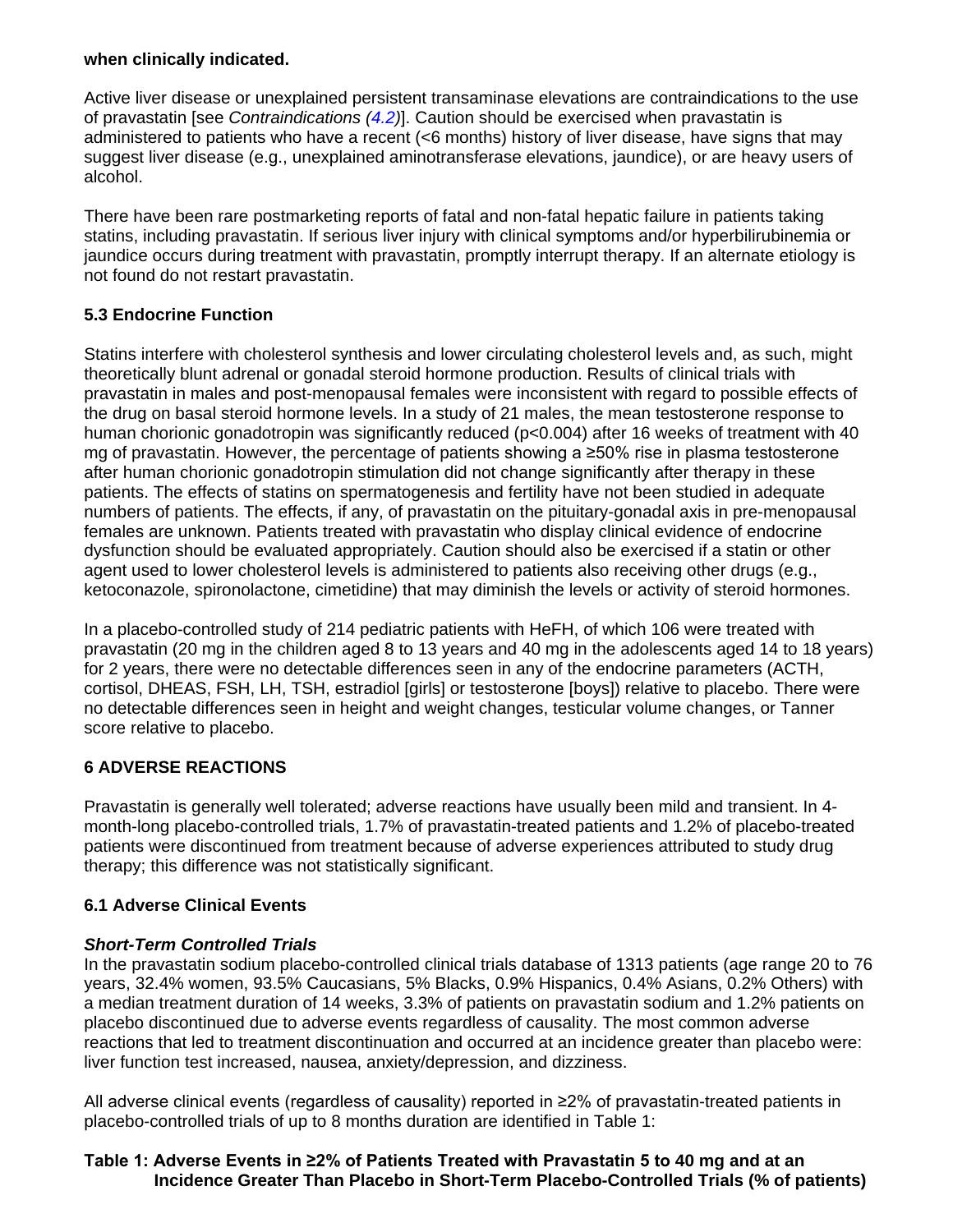| <b>Body System/Event</b>           | 5 <sub>mg</sub><br>$N = 100$ | 10 <sub>mg</sub><br>$N = 153$ | <b>20 mg</b><br>$N = 478$ | 40 mg<br>$N = 171$ | <b>Any Dose</b><br>$N = 902$ | <b>Placebo</b><br>$N = 411$ |
|------------------------------------|------------------------------|-------------------------------|---------------------------|--------------------|------------------------------|-----------------------------|
| Cardiovascular                     |                              |                               |                           |                    |                              |                             |
| Angina Pectoris                    | 5.0                          | 4.6                           | 4.8                       | 3.5                | 4.5                          | 3.4                         |
| Dermatologic                       |                              |                               |                           |                    |                              |                             |
| Rash                               | 3.0                          | 2.6                           | 6.7                       | 1.2                | 4.5                          | 1.4                         |
| Gastrointestinal                   |                              |                               |                           |                    |                              |                             |
| Nausea/Vomiting                    | 4.0                          | 5.9                           | 10.5                      | 2.3                | 7.4                          | 7.1                         |
| Diarrhea                           | 8.0                          | 8.5                           | 6.5                       | 4.7                | 6.7                          | 5.6                         |
| Flatulence                         | 2.0                          | 3.3                           | 4.6                       | 0.0                | 3.2                          | 4.4                         |
| Dyspepsia/Heartburn                | 0.0                          | 3.3                           | 3.6                       | 0.6                | 2.5                          | 2.7                         |
| <b>Abdominal Distension</b>        | 2.0                          | 3.3                           | 2.1                       | 0.6                | 2.0                          | 2.4                         |
| General                            |                              |                               |                           |                    |                              |                             |
| Fatigue                            | 4.0                          | 1.3                           | 5.2                       | 0.0                | 3.4                          | 3.9                         |
| <b>Chest Pain</b>                  | 4.0                          | 1.3                           | 3.3                       | 1.2                | 2.7                          | 1.9                         |
| Influenza                          | 4.0                          | 2.6                           | 1.9                       | 0.6                | 2.0                          | 0.7                         |
| Musculoskeletal                    |                              |                               |                           |                    |                              |                             |
| Musculoskeletal Pain               | 13.0                         | 3.9                           | 13.2                      | 5.3                | 10.1                         | 10.2                        |
| Myalgia                            | 1.0                          | 2.6                           | 2.9                       | 1.2                | 2.3                          | 1.2                         |
| Nervous System                     |                              |                               |                           |                    |                              |                             |
| Headache                           | 5.0                          | 6.5                           | 7.5                       | 3.5                | 6.3                          | 4.6                         |
| <b>Dizziness</b>                   | 4.0                          | 1.3                           | 5.2                       | 0.6                | 3.5                          | 3.4                         |
| Respiratory                        |                              |                               |                           |                    |                              |                             |
| Pharyngitis                        | 2.0                          | 4.6                           | 1.5                       | 1.2                | 2.0                          | 2.7                         |
| <b>Upper Respiratory Infection</b> | 6.0                          | 9.8                           | 5.2                       | 4.1                | 5.9                          | 5.8                         |
| <b>Rhinitis</b>                    | 7.0                          | 5.2                           | 3.8                       | 1.2                | 3.9                          | 4.9                         |
| Cough                              | 4.0                          | 1.3                           | 3.1                       | 1.2                | 2.5                          | 1.7                         |
| Investigation                      |                              |                               |                           |                    |                              |                             |
| <b>ALT</b> Increased               | 2.0                          | 2.0                           | 4.0                       | 1.2                | 2.9                          | 1.2                         |
| g-GT Increased                     | 3.0                          | 2.6                           | 2.1                       | 0.6                | 2.0                          | 1.2                         |
| <b>CPK</b> Increased               | 5.0                          | 1.3                           | 5.2                       | 2.9                | 4.1                          | 3.6                         |

The safety and tolerability of pravastatin sodium at a dose of 80 mg in 2 controlled trials with a mean exposure of 8.6 months was similar to that of pravastatin sodium at lower doses except that 4 out of 464 patients taking 80 mg of pravastatin had a single elevation of CK >10 times ULN compared to 0 out of 115 patients taking 40 mg of pravastatin.

# *Long-Term Controlled Morbidity and Mortality Trials*

In the pravastatin sodium placebo-controlled clinical trials database of 21,483 patients (age range 24 to 75 years, 10.3% women, 52.3% Caucasians, 0.8% Blacks, 0.5% Hispanics, 0.1% Asians, 0.1% Others, 46.1% Not Recorded) with a median treatment duration of 261 weeks, 8.1% of patients on pravastatin sodium and 9.3% patients on placebo discontinued due to adverse events regardless of causality.

Adverse event data were pooled from 7 double-blind, placebo-controlled trials (West of Scotland Coronary Prevention Study [WOS]; Cholesterol and Recurrent Events study [CARE]; Long-term Intervention with Pravastatin in Ischemic Disease study [LIPID]; Pravastatin Limitation of Atherosclerosis in the Coronary Arteries study [PLAC I]; Pravastatin, Lipids and Atherosclerosis in the Carotids study [PLAC II]; Regression Growth Evaluation Statin Study [REGRESS]; and Kuopio Atherosclerosis Prevention Study [KAPS]) involving a total of 10,764 patients treated with pravastatin 40 mg and 10,719 patients treated with placebo. The safety and tolerability profile in the pravastatin group was comparable to that of the placebo group. Patients were exposed to pravastatin for a mean of 4.0 to 5.1 years in WOS, CARE, and LIPID and 1.9 to 2.9 years in PLAC I, PLAC II, KAPS, and REGRESS. In these longterm trials, the most common reasons for discontinuation were mild, non-specific gastrointestinal complaints. Collectively, these 7 trials represent 47,613 patient-years of exposure to pravastatin. All clinical adverse events (regardless of causality) occurring in ≥2% of patients treated with pravastatin in these studies are identified in Table 2.

# **Table 2: Adverse Events in ≥2% of Patients Treated with Pravastatin 40 mg and at an Incidence Greater Than Placebo in Long-Term Placebo-Controlled Trials**

|                          | Pravastatin          | Placebo            |
|--------------------------|----------------------|--------------------|
| <b>Body System/Event</b> | (N<br>.764)<br>- 1 N | $(N = 10)$<br>719) |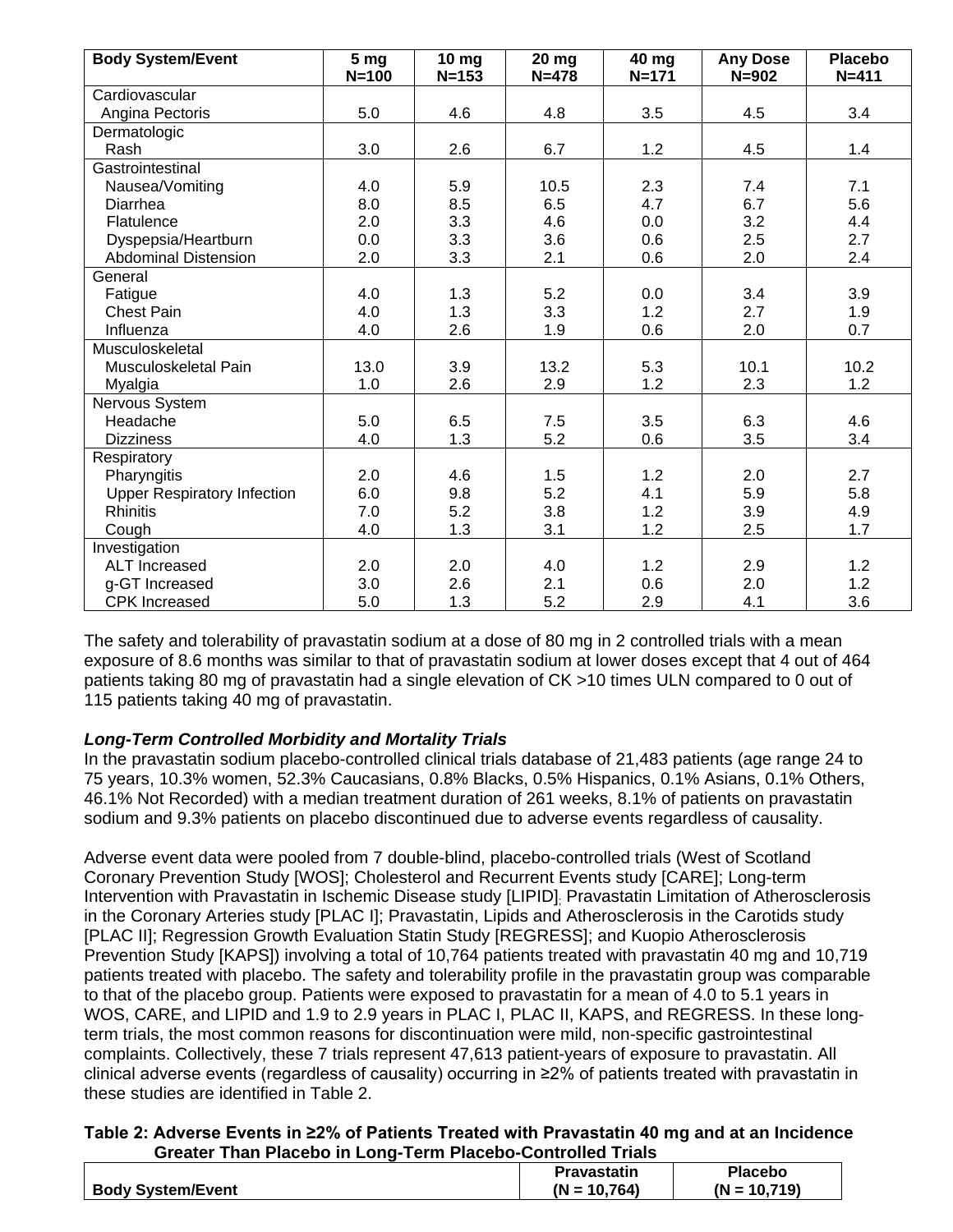|                                                        | % of patients | % of patients |
|--------------------------------------------------------|---------------|---------------|
| Dermatologic                                           |               |               |
| Rash (including dermatitis)                            | 7.2           | 7.1           |
| General                                                |               |               |
| Edema                                                  | 3.0           | 2.7           |
| Fatigue                                                | 8.4           | 7.8           |
| <b>Chest Pain</b>                                      | 10.0          | 9.8           |
| Fever                                                  | 2.1           | 1.9           |
| Weight Gain                                            | 3.8           | 3.3           |
| <b>Weight Loss</b>                                     | 3.3           | 2.8           |
| Musculoskeletal                                        |               |               |
| Musculoskeletal Pain                                   | 24.9          | 24.4          |
| Muscle Cramp                                           | 5.1           | 4.6           |
| Musculoskeletal Traumatism                             | 10.2          | 9.6           |
| Nervous System                                         |               |               |
| <b>Dizziness</b>                                       | 7.3           | 6.6           |
| Sleep Disturbance                                      | 3.0           | 2.4           |
| Anxiety/Nervousness                                    | 4.8           | 4.7           |
| Paresthesia                                            | 3.2           | 3.0           |
| Renal/Genitourinary                                    |               |               |
| <b>Urinary Tract Infection</b>                         | 2.7           | 2.6           |
| Respiratory                                            |               |               |
| <b>Upper Respiratory Tract Infection</b>               | 21.2          | 20.2          |
| Cough                                                  | 8.2           | 7.4           |
| Influenza                                              | 9.2           | 9.0           |
| <b>Pulmonary Infection</b>                             | 3.8           | 3.5           |
| Sinus Abnormality                                      | 7.0           | 6.7           |
| Tracheobronchitis                                      | 3.4           | 3.1           |
| <b>Special Senses</b>                                  |               |               |
| Vision Disturbance (includes blurred vision, diplopia) | 3.4           | 3.3           |
| <b>Infections</b>                                      |               |               |
| Viral Infection                                        | 3.2           | 2.9           |

In addition to the events listed above in the long-term trials table, events of probable, possible, or uncertain relationship to study drug that occurred in <2.0% of pravastatin-treated patients in the longterm trials included the following:

*Dermatologic:* scalp hair abnormality (including alopecia), urticaria.

*Endocrine/Metabolic:* sexual dysfunction, libido change.

*General:* flushing.

*Immunologic:* allergy, edema head/neck.

*Musculoskeletal:* muscle weakness.

*Nervous System:* vertigo, insomnia, memory impairment, neuropathy (including peripheral neuropathy).

*Special Senses:* taste disturbance.

# <span id="page-8-0"></span>**6.2 Postmarketing Experience**

In addition to the events reported above, as with other drugs in this class, the following events have been reported during postmarketing experience with pravastatin sodium, regardless of causality assessment:

*Musculoskeletal:* myopathy, rhabdomyolysis, tendon disorder, polymyositis. There have been rare reports of immune-mediated necrotizing myopathy associated with statin use [see *Warnings and Precautions [\(5.1\)](#page-4-4)*].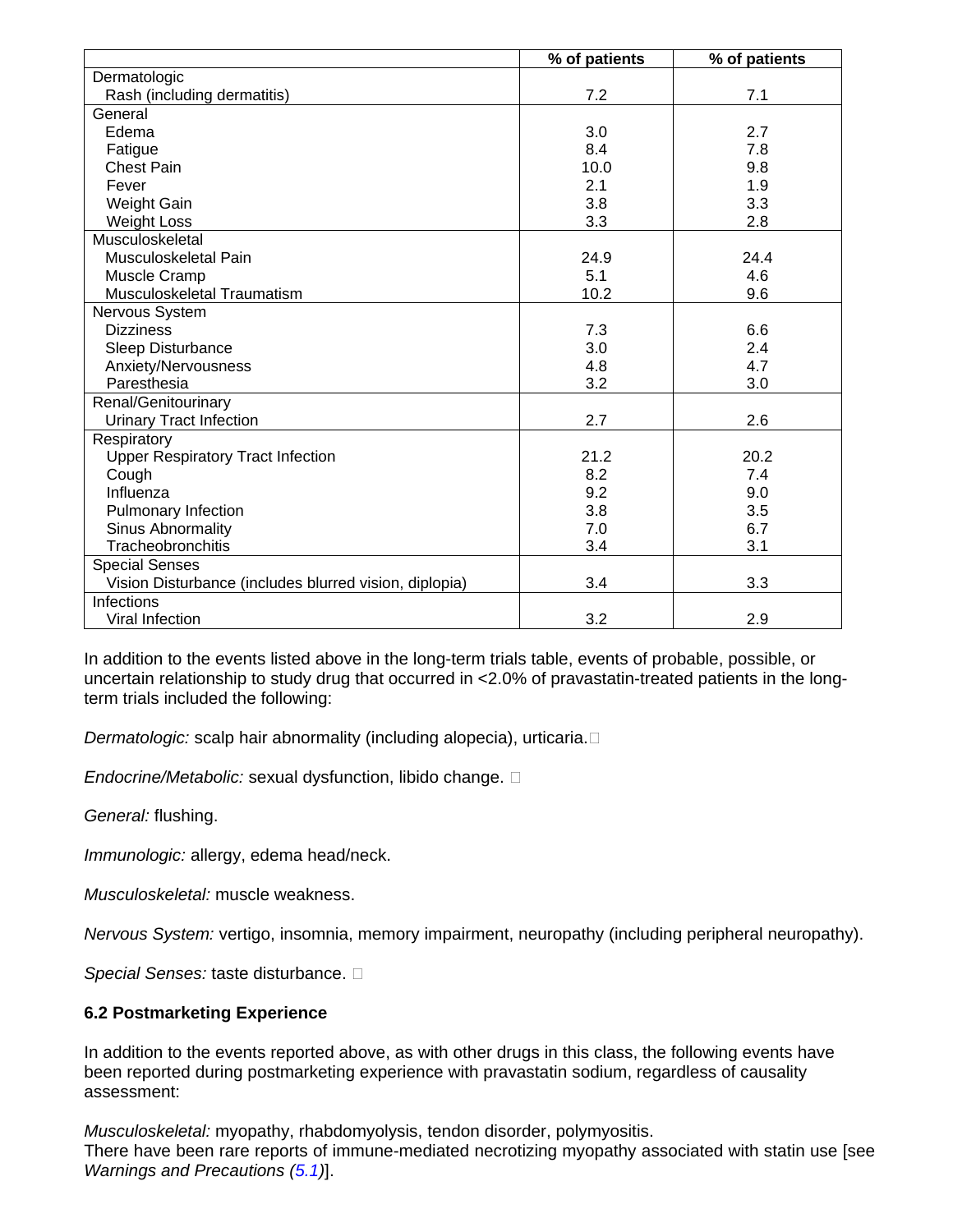*Nervous System:* dysfunction of certain cranial nerves (including alteration of taste, impairment of extraocular movement, facial paresis), peripheral nerve palsy.

There have been rare postmarketing reports of cognitive impairment (e.g., memory loss, forgetfulness, amnesia, memory impairment, confusion) associated with statin use. These cognitive issues have been reported for all statins. The reports are generally nonserious, and reversible upon statin discontinuation, with variable times to symptom onset (1 day to years) and symptom resolution (median of 3 weeks).

*Hypersensitivity:* anaphylaxis, angioedema, lupus erythematosus-like syndrome, polymyalgia rheumatica, dermatomyositis, vasculitis, purpura, hemolytic anemia, positive ANA, ESR increase, arthritis, arthralgia, asthenia, photosensitivity, chills, malaise, toxic epidermal necrolysis, erythema multiforme (including Stevens-Johnson syndrome).

*Gastrointestinal:* abdominal pain, constipation, pancreatitis, hepatitis (including chronic active hepatitis), cholestatic jaundice, fatty change in liver, cirrhosis, fulminant hepatic necrosis, hepatoma, fatal and nonfatal hepatic failure.

*Dermatologic:* a variety of skin changes (e.g., nodules, discoloration, dryness of mucous membranes, changes to hair/nails).

*Renal:* urinary abnormality (including dysuria, frequency, nocturia).

*Respiratory:* dyspnea, interstitial lung disease.

*Psychiatric:* nightmare.

*Reproductive:* gynecomastia.

*Laboratory Abnormalities:* liver function test abnormalities, thyroid function abnormalities.

# <span id="page-9-3"></span>**6.3 Laboratory Test Abnormalities**

Increases in ALT, AST values and CPK have been observed [see *Warnings and Precautions [\(5.1,](#page-4-4) [5.2\)](#page-5-0)*].

Transient, asymptomatic eosinophilia has been reported. Eosinophil counts usually returned to normal despite continued therapy. Anemia, thrombocytopenia, and leukopenia have been reported with statins.

### <span id="page-9-4"></span>**6.4 Pediatric Patients**

In a 2-year, double-blind, placebo-controlled study involving 100 boys and 114 girls with HeFH (n=214; age range 8 to 18.5 years, 53% female, 95% Caucasians, <1% Blacks, 3% Asians, 1% Other), the safety and tolerability profile of pravastatin was generally similar to that of placebo [see *Warnings and Precautions [\(5.3\)](#page-6-1), Use in Specific Populations [\(8.4\)](#page-11-2)*, and *Clinical Pharmacology [\(12.3\)](#page-13-2)*].

# <span id="page-9-0"></span>**7 DRUG INTERACTIONS**

**For the concurrent therapy of either cyclosporine, fibrates, niacin (nicotinic acid), or erythromycin, the risk of myopathy increases [see** *Warnings and Precautions [\(5.1\)](#page-4-4)* **and** *Clinical Pharmacology [\(12.3\)](#page-13-2)***].**

# <span id="page-9-1"></span>**7.1 Cyclosporine**

The risk of myopathy/rhabdomyolysis is increased with concomitant administration of cyclosporine. Limit pravastatin to 20 mg once daily for concomitant use with cyclosporine [see *Dosage and Administration [\(2.6\)](#page-3-4)*, *Warnings and Precautions [\(5.1\)](#page-4-4)*, and *Clinical Pharmacology [\(12.3\)](#page-13-2)*].

# <span id="page-9-2"></span>**7.2 Clarithromycin and Other Macrolide Antibiotics**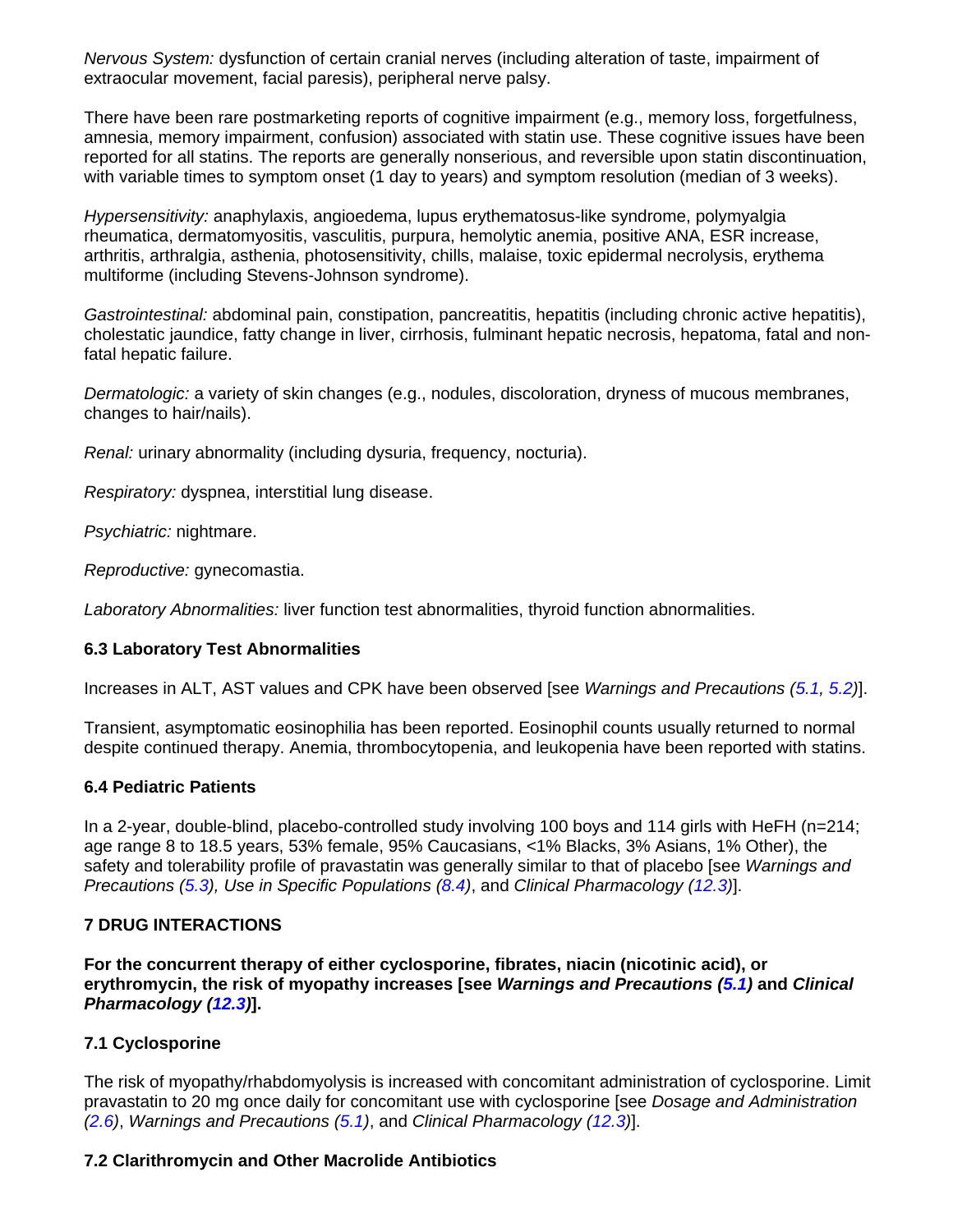The risk of myopathy/rhabdomyolysis is increased with concomitant administration of clarithromycin. Limit pravastatin to 40 mg once daily for concomitant use with clarithromycin [see *Dosage and Administration [\(2.7\)](#page-3-5)*, *Warnings and Precautions [\(5.1\)](#page-4-4)*, and *Clinical Pharmacology [\(12.3\)](#page-13-2)*].

Other macrolides (e.g., erythromycin and azithromycin) have the potential to increase statin exposures while used in combination. Pravastatin should be used cautiously with macrolide antibiotics due to a potential increased risk of myopathies.

# <span id="page-10-1"></span>**7.3 Colchicine**

The risk of myopathy/rhabdomyolysis is increased with concomitant administration of colchicine [see *Warnings and Precautions [\(5.1\)](#page-4-4)*].

# <span id="page-10-2"></span>**7.4 Gemfibrozil**

Due to an increased risk of myopathy/rhabdomyolysis when HMG-CoA reductase inhibitors are coadministered with gemfibrozil, concomitant administration of pravastatin with gemfibrozil should be avoided [see *Warnings and Precautions [\(5.1\)](#page-4-4)*].

# <span id="page-10-3"></span>**7.5 Other Fibrates**

Because it is known that the risk of myopathy during treatment with HMG-CoA reductase inhibitors is increased with concurrent administration of other fibrates, pravastatin should be administered with caution when used concomitantly with other fibrates [see *Warnings and Precautions [\(5.1\)](#page-4-4)*].

# <span id="page-10-4"></span>**7.6 Niacin**

The risk of skeletal muscle effects may be enhanced when pravastatin is used in combination with niacin; a reduction in pravastatin dosage should be considered in this setting [see *Warnings and Precautions [\(5.1\)](#page-4-4)*].

# <span id="page-10-5"></span>**8 USE IN SPECIFIC POPULATIONS**

# <span id="page-10-0"></span>**8.1 Pregnancy**

# Risk Summary

Pravastatin sodium is contraindicated for use in pregnant woman because of the potential for fetal harm. As safety in pregnant women has not been established and there is no apparent benefit to therapy with pravastatin during pregnancy, pravastatin sodium tablets should be immediately discontinued as soon as pregnancy is recognized [see *Contraindications [\(4.3\)](#page-4-0)*]. Limited published data on the use of pravastatin sodium in pregnant women are insufficient to determine a drug-associated risk of major congenital malformations or miscarriage. In animal reproduction studies, no evidence of fetal malformations was seen in rabbits or rats exposed to 10 times to 120 times, respectively, the maximum recommended human dose (MRHD) of 80 mg/day. Fetal skeletal abnormalities, offspring mortality, and developmental delays occurred when pregnant rats were administered 10 times to 12 times the MRHD during organogenesis to parturition [see *Data*]. Advise pregnant women of the potential risk to a fetus.

The estimated background risk of major birth defects and miscarriage for the indicated population is unknown. In the U.S. general population, the estimated background risk of major birth defects and miscarriage in clinically recognized pregnancies is 2 to 4% and 15 to 20%, respectively.

Data

# *Human Data*

Limited published data on pravastatin have not shown an increased risk of major congenital malformations or miscarriage.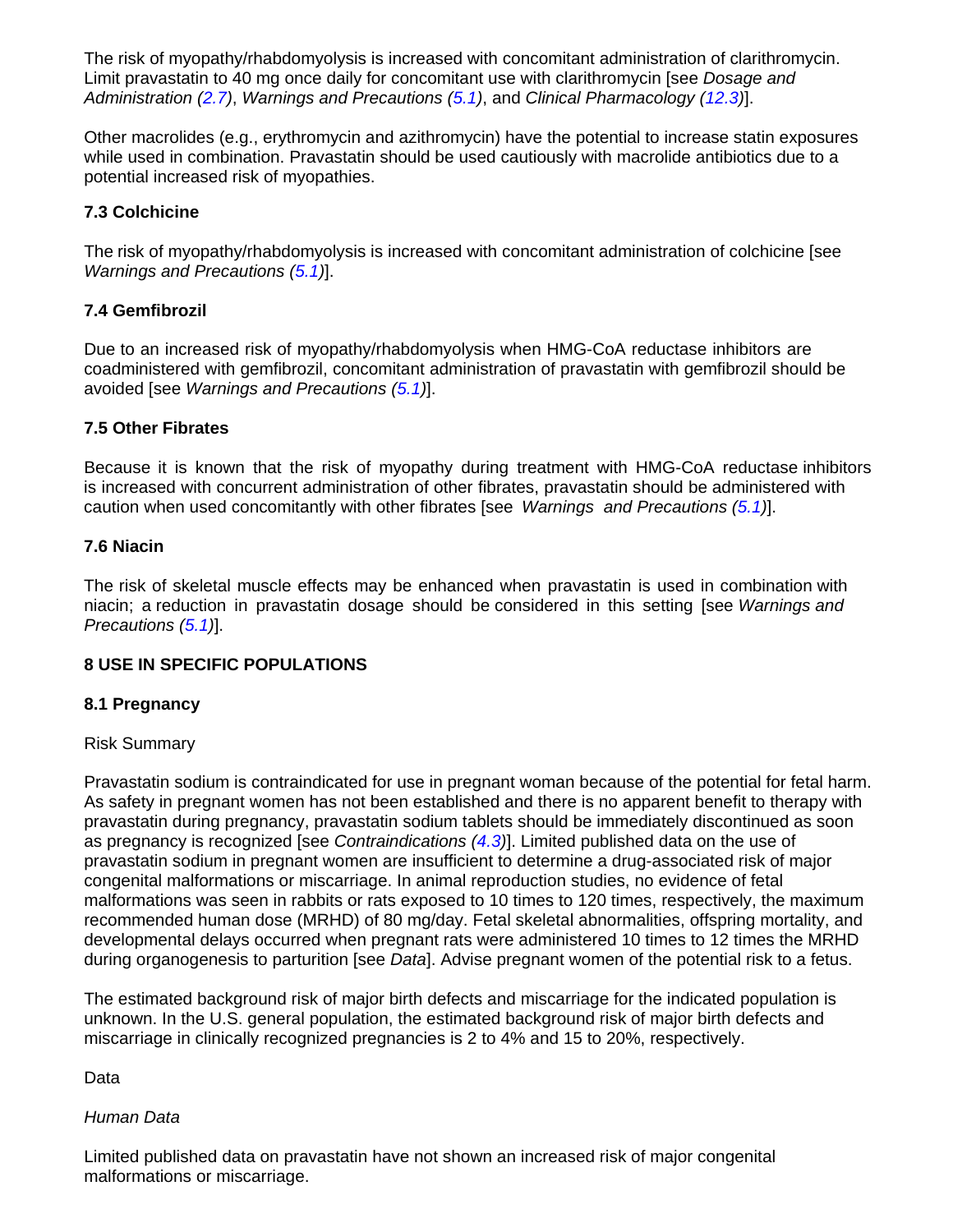Rare reports of congenital anomalies have been received following intrauterine exposure to other statins. In a review<sup>2</sup> of approximately 100 prospectively followed pregnancies in women exposed to simvastatin or lovastatin, the incidences of congenital anomalies, spontaneous abortions, and fetal deaths/stillbirths did not exceed what would be expected in the general population. The number of cases is adequate to exclude a ≥3 to 4-fold increase in congenital anomalies over the background incidence. In 89% of the prospectively followed pregnancies, drug treatment was initiated prior to pregnancy and was discontinued at some point in the first trimester when pregnancy was identified.

# *Animal Data*

Embryofetal and neonatal mortality was observed in rats given pravastatin during the period of organogenesis or during organogenesis continuing through weaning. In pregnant rats given oral gavage doses of 4, 20, 100, 500, and 1,000 mg/kg/day from gestation days 7 through 17 (organogenesis) increased mortality of offspring and increased cervical rib skeletal anomalies were observed at ≥100 mg/kg/day systemic exposure, 10 times the human exposure at 80 mg/day MRHD based on body surface area (mg/m<sup>2</sup>).

In other studies, no teratogenic effects were observed when pravastatin was dosed orally during organogenesis in rabbits (gestation days 6 through 18) up to 50 mg/kg/day or in rats (gestation days 7 through 17) up to 1,000 mg/kg/day. Exposures were 10 times (rabbit) or 120 times (rat) the human exposure at 80 mg/day MRHD based on body surface area (mg/m<sup>2</sup>).

In pregnant rats given oral gavage doses of 10, 100, and 1,000 mg/kg/day from gestation day 17 through lactation day 21 (weaning), increased mortality of offspring and developmental delays were observed at ≥100 mg/kg/day systemic exposure, corresponding to 12 times the human exposure at 80 mg/day MRHD, based on body surface area (mg/m<sup>2</sup>).

In pregnant rats, pravastatin crosses the placenta and is found in fetal tissue at 30% of the maternal plasma levels following administration of a single dose of 20 mg/day orally on gestation day 18, which corresponds to exposure 2 times the MRHD of 80 mg daily based on body surface area (mg/m<sup>2</sup>). In lactating rats, up to 7 times higher levels of pravastatin are present in the breast milk than in the maternal plasma, which corresponds to exposure 2 times the MRHD of 80 mg/day based on body surface area (mg/m<sup>2</sup>).

# <span id="page-11-1"></span>**8.2 Lactation**

# Risk Summary

Pravastatin use is contraindicated during breastfeeding [see *Contraindications [\(4.4\)](#page-4-1)*]. Based on one lactation study in published literature, pravastatin is present in human milk. There is no available information on the effects of the drug on the breastfed infant or the effects of the drug on milk production. Because of the potential for serious adverse reactions in a breastfed infant, advise patients that breastfeeding is not recommended during treatment with pravastatin sodium tablets.

# <span id="page-11-0"></span>**8.3 Females and Males of Reproductive Potential**

**Contraception** 

Females

Pravastatin sodium tablets may cause fetal harm when administered to a pregnant woman [see *Use in Specific Populations [\(8.1\)](#page-10-0)*]*.* Advise females of reproductive potential to use effective contraception during treatment with pravastatin sodium tablets.

# <span id="page-11-2"></span>**8.4 Pediatric Use**

The safety and effectiveness of pravastatin sodium in children and adolescents from 8 to 18 years of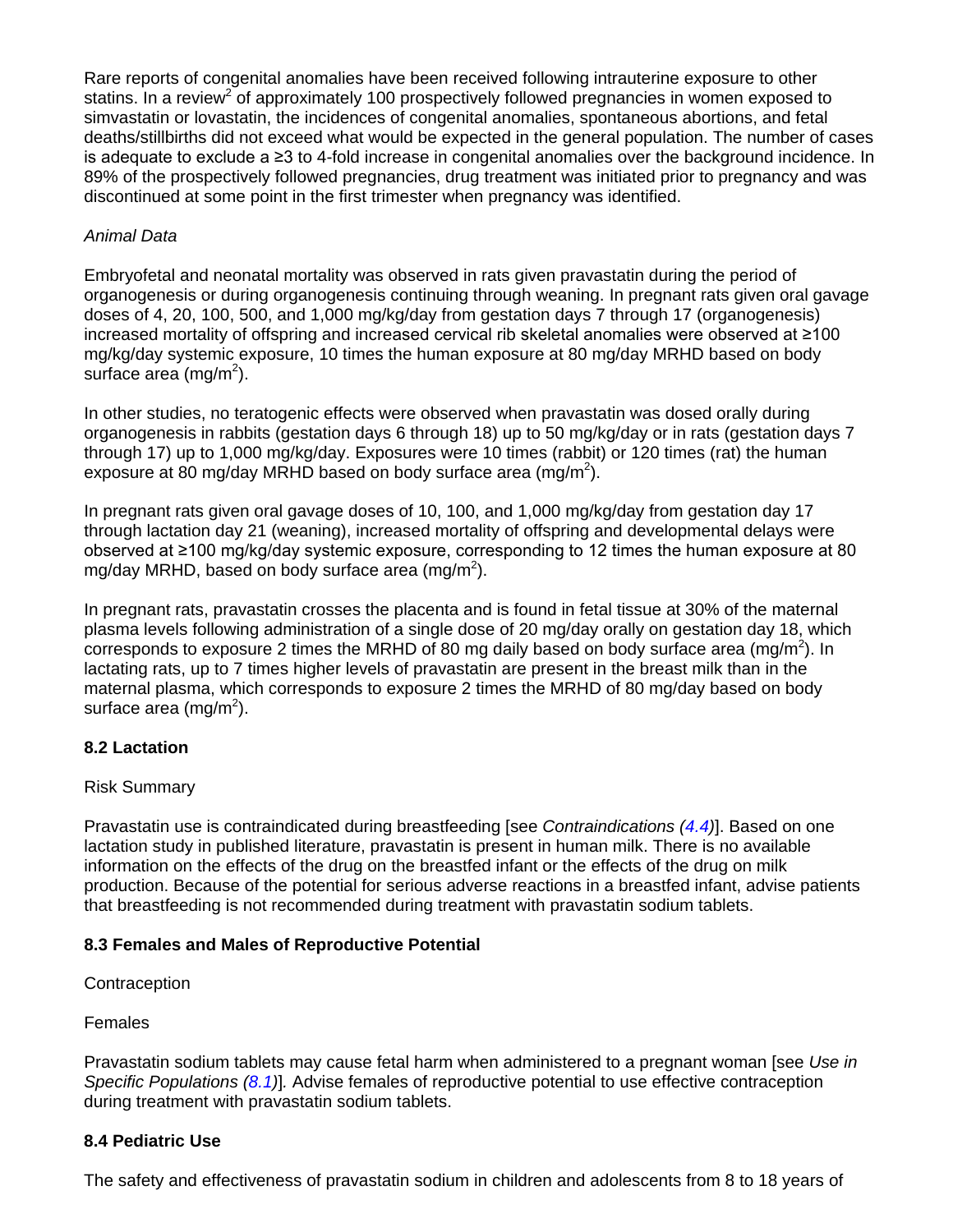age have been evaluated in a placebo-controlled study of 2 years duration. Patients treated with pravastatin had an adverse experience profile generally similar to that of patients treated with placebo with influenza and headache commonly reported in both treatment groups [see *Adverse Reactions [\(6.4\)](#page-9-4)*]. **Doses greater than 40 mg have not been studied in this population.** Children and adolescent females of childbearing potential should be counseled on appropriate contraceptive methods while on pravastatin therapy [see *Contraindications [\(4.3\)](#page-4-0)* and *Use in Specific Populations [\(8.1\)](#page-10-0)*]. For dosing information [see *Dosage and Administration [\(2.4\)](#page-3-2)*].

Double-blind, placebo-controlled pravastatin studies in children less than 8 years of age have not been conducted.

# <span id="page-12-1"></span>**8.5 Geriatric Use**

Two secondary prevention trials with pravastatin (CARE and LIPID) included a total of 6593 subjects treated with pravastatin 40 mg for periods ranging up to 6 years. Across these 2 studies, 36.1% of pravastatin subjects were aged 65 and older and 0.8% were aged 75 and older. The beneficial effect of pravastatin in elderly subjects in reducing cardiovascular events and in modifying lipid profiles was similar to that seen in younger subjects. The adverse event profile in the elderly was similar to that in the overall population. Other reported clinical experience has not identified differences in responses to pravastatin between elderly and younger patients.

Mean pravastatin AUCs are slightly (25% to 50%) higher in elderly subjects than in healthy young subjects, but mean maximum plasma concentration  $(C_{\text{max}})$ , time to maximum plasma concentration  $(T<sub>max</sub>)$ , and half-life (t<sub>%</sub>) values are similar in both age groups and substantial accumulation of pravastatin would not be expected in the elderly [see *Clinical Pharmacology [\(12.3\)](#page-13-2)*].

Since advanced age (≥65 years) is a predisposing factor for myopathy, pravastatin sodium should be prescribed with caution in the elderly [see *Warnings and Precautions [\(5.1\)](#page-4-4)* and *Clinical Pharmacology [\(12.3\)](#page-13-2)*].

# <span id="page-12-2"></span>**8.6 Homozygous Familial Hypercholesterolemia**

Pravastatin has not been evaluated in patients with rare homozygous familial hypercholesterolemia. In this group of patients, it has been reported that statins are less effective because the patients lack functional LDL receptors.

# <span id="page-12-3"></span>**10 OVERDOSAGE**

To date, there has been limited experience with overdosage of pravastatin. If an overdose occurs, it should be treated symptomatically with laboratory monitoring and supportive measures should be instituted as required.

# <span id="page-12-0"></span>**11 DESCRIPTION**

Pravastatin sodium is one of a class of lipid-lowering compounds, the HMG-CoA reductase inhibitors, which reduce cholesterol biosynthesis. These agents are competitive inhibitors of 3-hydroxy-3 methylglutaryl-coenzyme A (HMG-CoA) reductase, the enzyme catalyzing the early rate-limiting step in cholesterol biosynthesis, conversion of HMG-CoA to mevalonate.

Pravastatin sodium is designated chemically as Sodium (3R,5R)-3,5-dihydroxy-7-[(1S,2S,6S,8S,8aR)-6 hydroxy-2-methyl-8-[[(2S)-methylbutanoyl]oxy]-1,2,6,7,8,8a-hexahydronaphthalen-1-yl]heptanoate.

Structural Formula: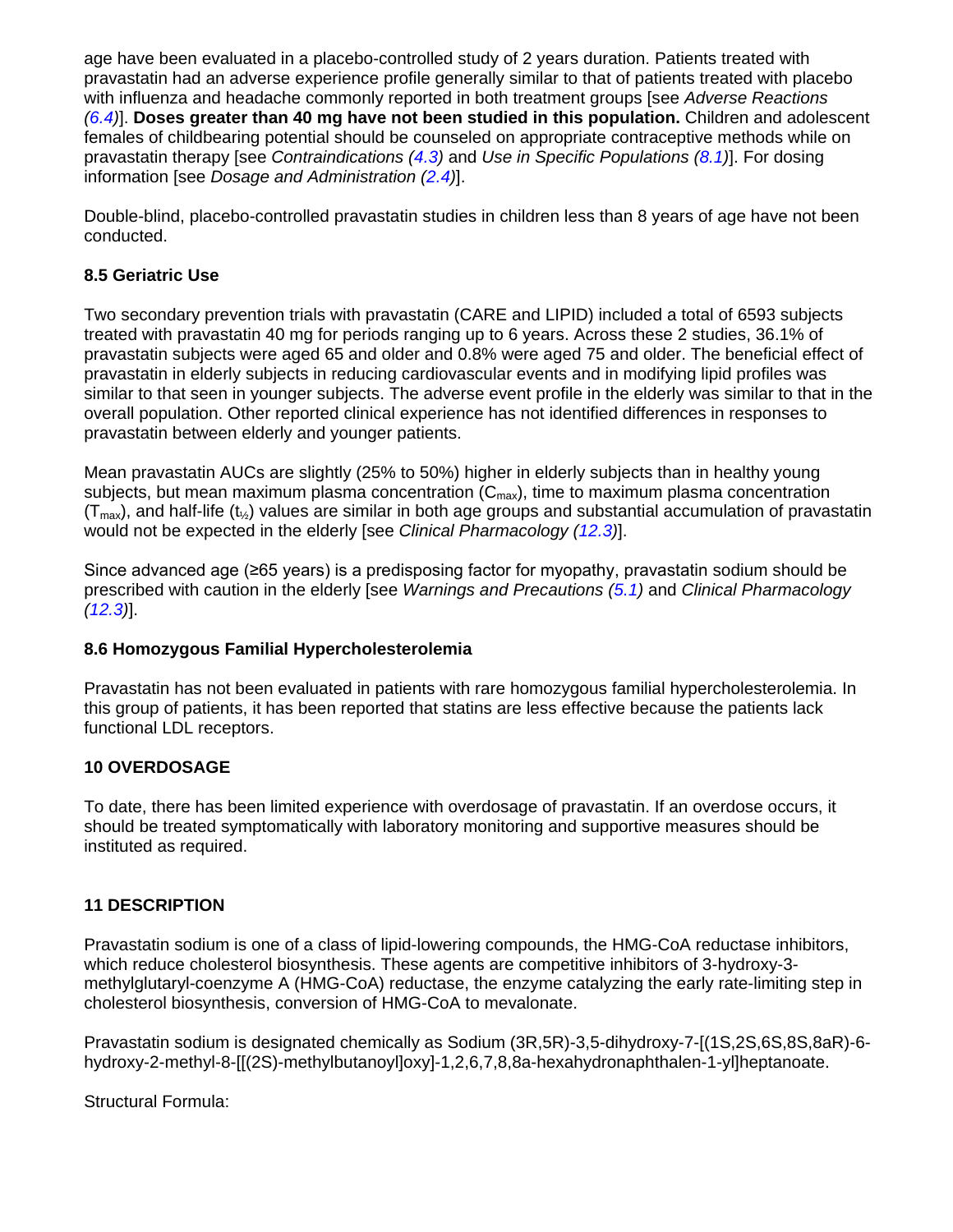

 $C_{23}H_{36}NaO_7$  $M.W. = 446.52$ 

Pravastatin sodium is an odorless, white to off-white, fine or crystalline powder. It is a relatively polar hydrophilic compound with a partition coefficient (octanol/ water) of 0.59 at a pH of 7.0. It is soluble in methanol and water (>300 mg/mL), slightly soluble in isopropanol, and practically insoluble in acetone, acetonitrile, chloroform, and ether.

Each tablet, for oral administration contains 10 mg, 20 mg, 40 mg or 80mg of pravastatin sodium. In addition, each tablet contains the following inactive ingredients: croscarmellose sodium, lactose monohydrate, magnesium stearate and microcrystalline cellulose. The 10 mg tablet also contains Red Ferric Oxide, the 20 mg tablet also contains Yellow Ferric Oxide, the 40 mg tablet also contains a blend of Yellow Ferric Oxide and FD&C Blue #1 Aluminum Lake, and the 80 mg tablet also contains Yellow Ferric Oxide.

# <span id="page-13-0"></span>**12 CLINICAL PHARMACOLOGY**

# <span id="page-13-1"></span>**12.1 Mechanism of Action**

Pravastatin is a reversible inhibitor of 3-hydroxy-3-methylglutaryl-coenzyme A (HMG-CoA) reductase, the enzyme that catalyzes the conversion of HMG-CoA to mevalonate, an early and rate limiting step in the biosynthetic pathway for cholesterol. In addition, pravastatin reduces VLDL and TG and increases HDL-C.

# <span id="page-13-2"></span>**12.3 Pharmacokinetics**

# **General**

# *Absorption*

Pravastatin sodium is administered orally in the active form. In studies in man, peak plasma pravastatin concentrations occurred 1 to 1.5 hours upon oral administration. Based on urinary recovery of total radiolabeled drug, the average oral absorption of pravastatin is 34% and absolute bioavailability is 17%. While the presence of food in the gastrointestinal tract reduces systemic bioavailability, the lipid-lowering effects of the drug are similar whether taken with or 1 hour prior to meals.

Pravastatin plasma concentrations, including area under the concentration-time curve (AUC),  $C_{max}$ , and steady-state minimum  $(C_{min})$ , are directly proportional to administered dose. Systemic bioavailability of pravastatin administered following a bedtime dose was decreased 60% compared to that following an AM dose. Despite this decrease in systemic bioavailability, the efficacy of pravastatin administered once daily in the evening, although not statistically significant, was marginally more effective than that after a morning dose.

The coefficient of variation (CV), based on between-subject variability, was 50% to 60% for AUC. The geometric means of pravastatin C<sub>max</sub> and AUC following a 20 mg dose in the fasted state were 26.5 ng/mL and 59.8 ng\*hr/mL, respectively.

Steady-state AUCs,  $C_{\text{max}}$ , and  $C_{\text{min}}$  plasma concentrations showed no evidence of pravastatin accumulation following once or twice daily administration of pravastatin sodium tablets.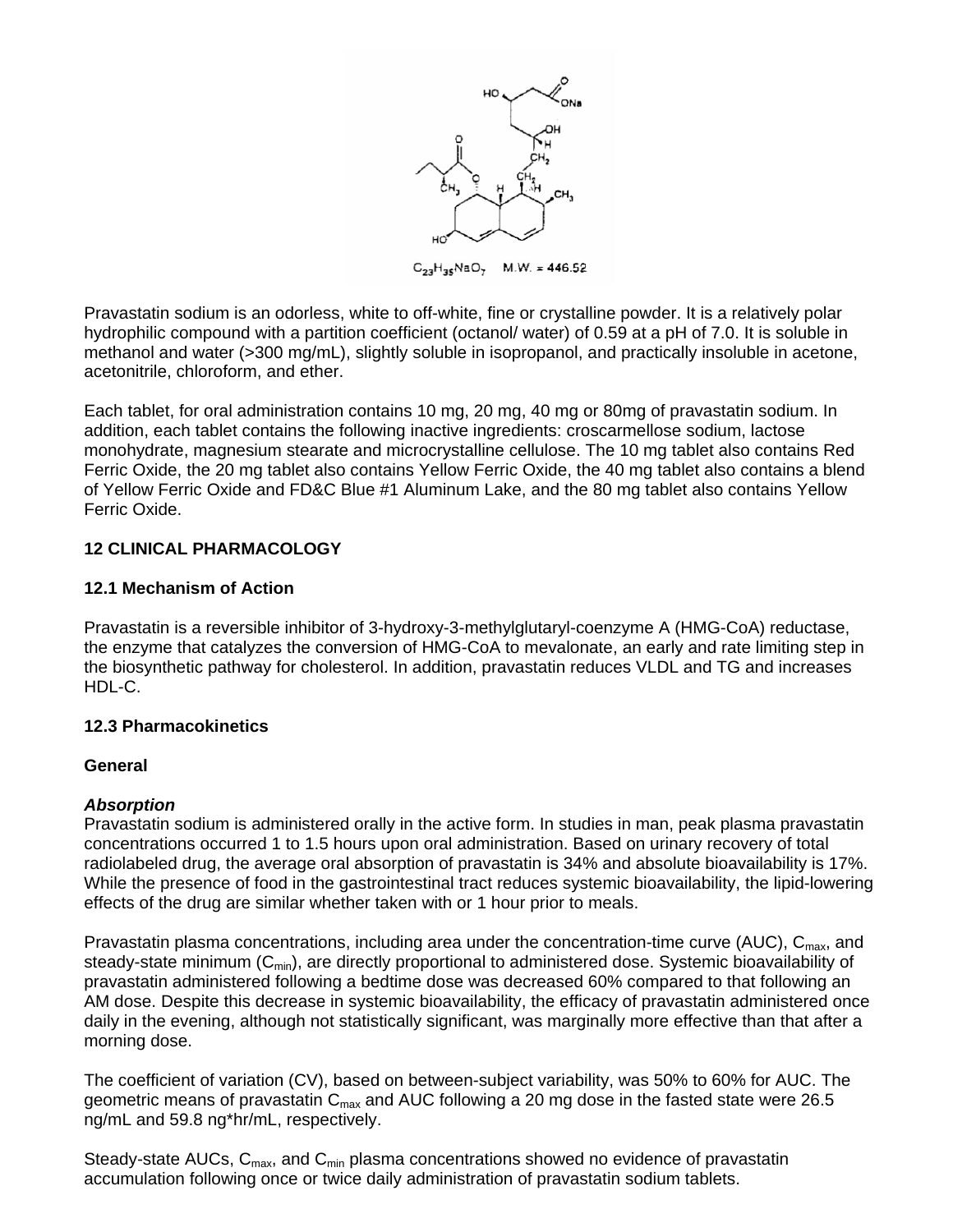# *Distribution*

Approximately 50% of the circulating drug is bound to plasma proteins.

### *Metabolism*

The major biotransformation pathways for pravastatin are: (a) isomerization to 6-epi pravastatin and the 3α-hydroxyisomer of pravastatin (SQ 31,906) and (b) enzymatic ring hydroxylation to SQ 31,945. The 3α-hydroxyisomeric metabolite (SQ 31,906) has 1/10 to 1/40 the HMG-CoA reductase inhibitory activity of the parent compound. Pravastatin undergoes extensive first-pass extraction in the liver (extraction ratio 0.66).

# *Excretion*

Approximately 20% of a radiolabeled oral dose is excreted in urine and 70% in the feces. After intravenous administration of radiolabeled pravastatin to normal volunteers, approximately 47% of total body clearance was via renal excretion and 53% by non-renal routes (i.e., biliary excretion and biotransformation).

Following single dose oral administration of <sup>14</sup>C-pravastatin, the radioactive elimination t<sub>%</sub> for pravastatin is 1.8 hours in humans.

# **Specific Populations**

## *Renal Impairment*

A single 20 mg oral dose of pravastatin was administered to 24 patients with varying degrees of renal impairment (as determined by creatinine clearance). No effect was observed on the pharmacokinetics of pravastatin or its 3α-hydroxy isomeric metabolite (SQ 31,906). Compared to healthy subjects with normal renal function, patients with severe renal impairment had 69% and 37% higher mean AUC and  $C<sub>max</sub>$  values, respectively, and a 0.61 hour shorter t<sup>1</sup>/<sub>2</sub> for the inactive enzymatic ring hydroxylation metabolite (SQ 31,945).

### *Hepatic Impairment*

In a study comparing the kinetics of pravastatin in patients with biopsy confirmed cirrhosis (N=7) and normal subjects (N=7), the mean AUC varied 18-fold in cirrhotic patients and 5-fold in healthy subjects. Similarly, the peak pravastatin values varied 47-fold for cirrhotic patients compared to 6-fold for healthy subjects [see *Warnings and Precautions [\(5.2\)](#page-5-0)*].

### *Geriatric*

In a single oral dose study using pravastatin 20 mg, the mean AUC for pravastatin was approximately 27% greater and the mean cumulative urinary excretion (CUE) approximately 19% lower in elderly men (65 to 75 years old) compared with younger men (19 to 31 years old). In a similar study conducted in women, the mean AUC for pravastatin was approximately 46% higher and the mean CUE approximately 18% lower in elderly women (65 to 78 years old) compared with younger women (18 to 38 years old). In both studies, Cmax, Tmax, and t½ values were similar in older and younger subjects [see *Use in Specific Populations [\(8.5\)](#page-12-1)*].

### *Pediatric*

After 2 weeks of once-daily 20 mg oral pravastatin administration, the geometric means of AUC were 80.7 (CV 44%) and 44.8 (CV 89%) ng\*hr/mL for children (8 to 11 years, N=14) and adolescents (12 to 16 years, N=10), respectively. The corresponding values for  $C_{\text{max}}$  were 42.4 (CV 54%) and 18.6 ng/mL (CV 100%) for children and adolescents, respectively. No conclusion can be made based on these findings due to the small number of samples and large variability [see *Use in Specific Populations [\(8.4\)](#page-11-2)*].

# **Drug-Drug Interactions**

### **Table 3: Effect of Coadministered Drugs on the Pharmacokinetics of Pravastatin**

| <b>Coadministered Drug and Dosing</b> | <b>Pravastatin</b> |               |                            |
|---------------------------------------|--------------------|---------------|----------------------------|
| Regimen                               | Dose (mg)          | Change in AUC | Change in $C_{\text{max}}$ |
| Cyclosporine 5 mg/kg single dose      | 40 mg single dose  | ↑282%         | ↑327%                      |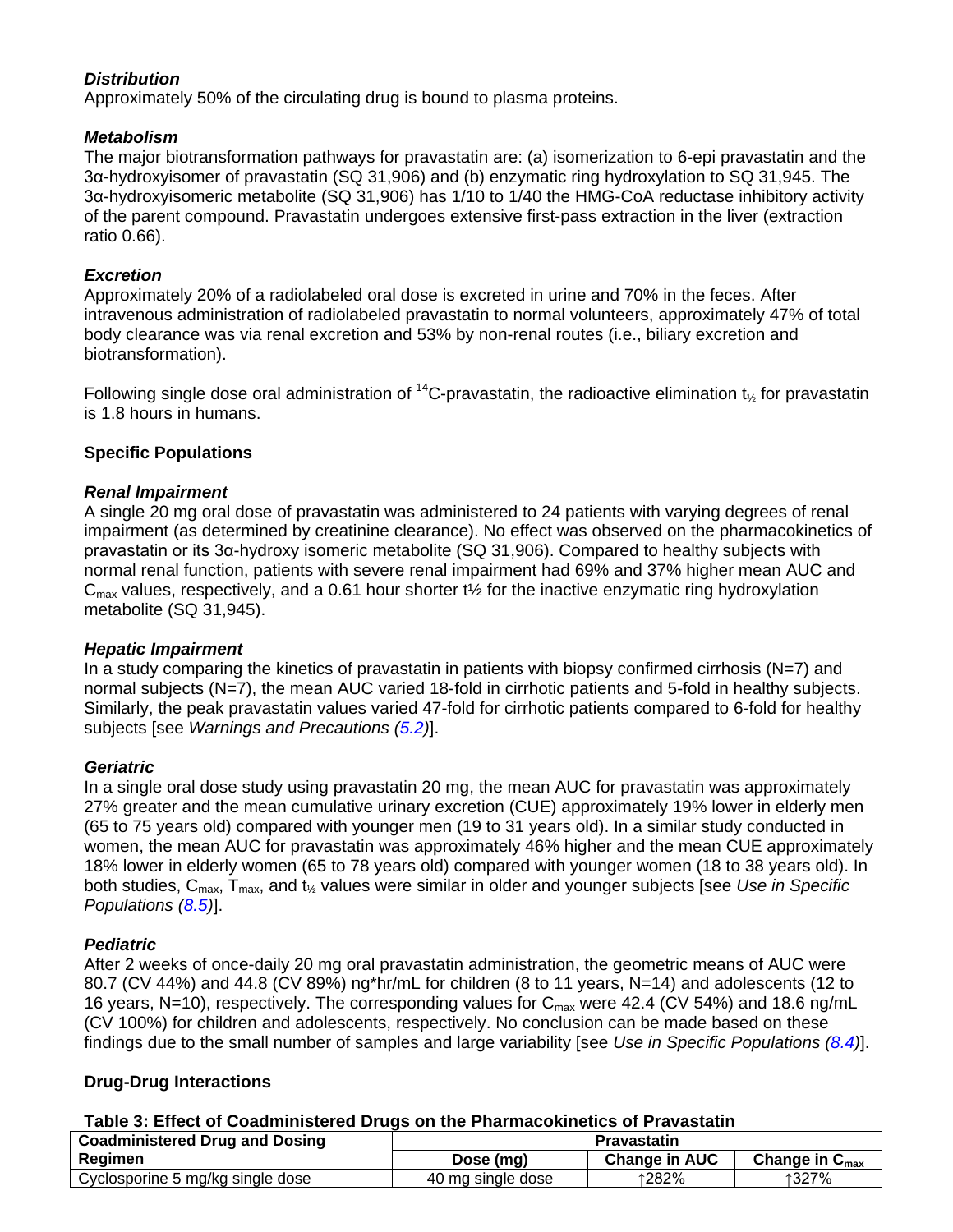| Clarithromycin 500 mg BID for 9 days                                                                                                                                 | 40 mg OD for 8 days                                                | ↑110%            | ↑128%             |
|----------------------------------------------------------------------------------------------------------------------------------------------------------------------|--------------------------------------------------------------------|------------------|-------------------|
| Boceprevir 800 mg TID for 6 days                                                                                                                                     | 40 mg single dose                                                  | ↑63%             | ↑49%              |
| Darunavir 600 mg BID/Ritonavir 100 mg BID                                                                                                                            | 40 mg single dose                                                  | ↑81%             | ↑63%              |
| for 7 days                                                                                                                                                           |                                                                    |                  |                   |
| Colestipol 10 g single dose                                                                                                                                          | 20 mg single dose                                                  | 147%             | 53%               |
| Cholestyramine 4 g single dose                                                                                                                                       | 20 mg single dose                                                  |                  |                   |
| Administered simultaneously                                                                                                                                          |                                                                    | ↓40%             | ↓39%              |
| Administered 1 hour prior to                                                                                                                                         |                                                                    | ↑12%             | ↑30%              |
| cholestyramine                                                                                                                                                       |                                                                    |                  |                   |
| Administered 4 hours after                                                                                                                                           |                                                                    | $12\%$           | $\downarrow$ 6.8% |
| cholestyramine                                                                                                                                                       |                                                                    |                  |                   |
| Cholestyramine 24 g OD for 4 weeks                                                                                                                                   | 20 mg BID for 8 weeks                                              | $\downarrow$ 51% | ↑4.9%             |
|                                                                                                                                                                      | 5 mg BID for 8 weeks                                               | ↓38%             | ↑23%              |
|                                                                                                                                                                      | 10 mg BID for 8 weeks                                              | ⊥18%             | ↓33%              |
| Fluconazole                                                                                                                                                          |                                                                    |                  |                   |
| 200 mg IV for 6 days                                                                                                                                                 | 20 mg PO+10 mg IV                                                  | 134%             | ↓33%              |
| 200 mg PO for 6 days                                                                                                                                                 | 20 mg PO+10 mg IV                                                  | 16%              | 16%               |
| Kaletra 400 mg/100 mg BID for 14 days                                                                                                                                | 20 mg OD for 4 days                                                | ↑33%             | 126%              |
| Verapamil IR 120 mg for 1 day and                                                                                                                                    | 40 mg single dose                                                  | ↑31%             | ↑42%              |
| Verapamil ER 480 mg for 3 days                                                                                                                                       |                                                                    |                  |                   |
| Cimetidine 300 mg QID for 3 days                                                                                                                                     | 20 mg single dose                                                  | ↑30%             | ↑9.8%             |
| Antacids 15 mL QID for 3 days                                                                                                                                        | 20 mg single dose                                                  | 128%             | ⊥24%              |
| Digoxin 0.2 mg OD for 9 days                                                                                                                                         | 20 mg OD for 9 days                                                | ↑23%             | ↑26%              |
| Probucol 500 mg single dose                                                                                                                                          | 20 mg single dose                                                  | ↑14%             | ↑24%              |
| Warfarin 5 mg OD for 6 days                                                                                                                                          | 20 mg BID for 6 days                                               | ⊥13%             | ↑6.7%             |
| Itraconazole 200 mg OD for 30 days                                                                                                                                   | 40 mg OD for 30 days                                               | ↑11% (compared   | ↑17% (compared    |
|                                                                                                                                                                      |                                                                    | to Day 1)        | to Day $1$ )      |
| Gemfibrozil 600 mg single dose                                                                                                                                       | 20 mg single dose                                                  | ⊥7.0%            | 120%              |
| Aspirin 324 mg single dose                                                                                                                                           | 20 mg single dose                                                  | 14.7%            | ↑8.9%             |
| Niacin 1 g single dose                                                                                                                                               | 20 mg single dose                                                  | $13.6\%$         | $18.2\%$          |
| <b>Diltiazem</b>                                                                                                                                                     | 20 mg single dose                                                  | ↑2.7%            | ↑30%              |
| Grapefruit juice                                                                                                                                                     | 40 mg single dose                                                  | $1.8\%$          | ↑3.7%             |
| $\mathsf{DID}$ and a solution $\mathsf{DID}$<br>$\mathbf{a}$ $\mathbf{a}$ $\mathbf{a}$ $\mathbf{b}$ $\mathbf{a}$ $\mathbf{b}$ $\mathbf{a}$ $\mathbf{c}$ $\mathbf{c}$ | $f_{\alpha}, \ldots, f_{\alpha}$ and $f_{\alpha}$ and $f_{\alpha}$ |                  |                   |

 $BID =$  twice daily;  $OD =$  once daily;  $QID =$  four times daily

### **Table 4: Effect of Pravastatin on the Pharmacokinetics of Coadministered Drugs**

| <b>Pravastatin Dosing</b> | <b>Name and Dose</b>            | <b>Change in AUC</b> | Change in $C_{\text{max}}$ |
|---------------------------|---------------------------------|----------------------|----------------------------|
| Regimen                   |                                 |                      |                            |
| 20 mg BID for 6 days      | Warfarin 5 mg OD for 6 days     | ↑17%                 | ↑15%                       |
|                           | Change in mean prothrombin time | $\uparrow$ 0.4 sec   |                            |
| 20 mg OD for 9 days       | Digoxin 0.2 mg OD for 9 days    | ↑4.6%                | ↑5.3%                      |
| 20 mg BID for 4 weeks     | Antipyrine 1.2 g single dose    | ↑3.0%                | Not Reported               |
| 10 mg BID for 4 weeks     |                                 | ↑1.6%                |                            |
| 5 mg BID for 4 weeks      |                                 | ↑Less than 1%        |                            |
| 20 mg OD for 4 days       | Kaletra 400 mg/100 mg BID for   | No change            | No change                  |
|                           | 14 days                         |                      |                            |

 $BID =$  twice daily;  $OD =$  once daily

# <span id="page-15-0"></span>**13 NONCLINICAL TOXICOLOGY**

# <span id="page-15-1"></span>**13.1 Carcinogenesis, Mutagenesis, Impairment of Fertility**

In a 2-year study in rats fed pravastatin at doses of 10, 30, or 100 mg/kg body weight, there was an increased incidence of hepatocellular carcinomas in males at the highest dose (p<0.01). These effects in rats were observed at approximately 12 times the human dose (HD) of 80 mg based on body surface area (mg/m<sup>2</sup>) and at approximately 4 times the HD, based on AUC.

In a 2-year study in mice fed pravastatin at doses of 250 and 500 mg/kg/day, there was an increased incidence of hepatocellular carcinomas in males and females at both 250 and 500 mg/kg/day (p<0.0001). At these doses, lung adenomas in females were increased (p=0.013). These effects in mice were observed at approximately 15 times (250 mg/kg/day) and 23 times (500 mg/kg/day) the HD of 80 mg, based on AUC. In another 2-year study in mice with doses up to 100 mg/kg/day (producing drug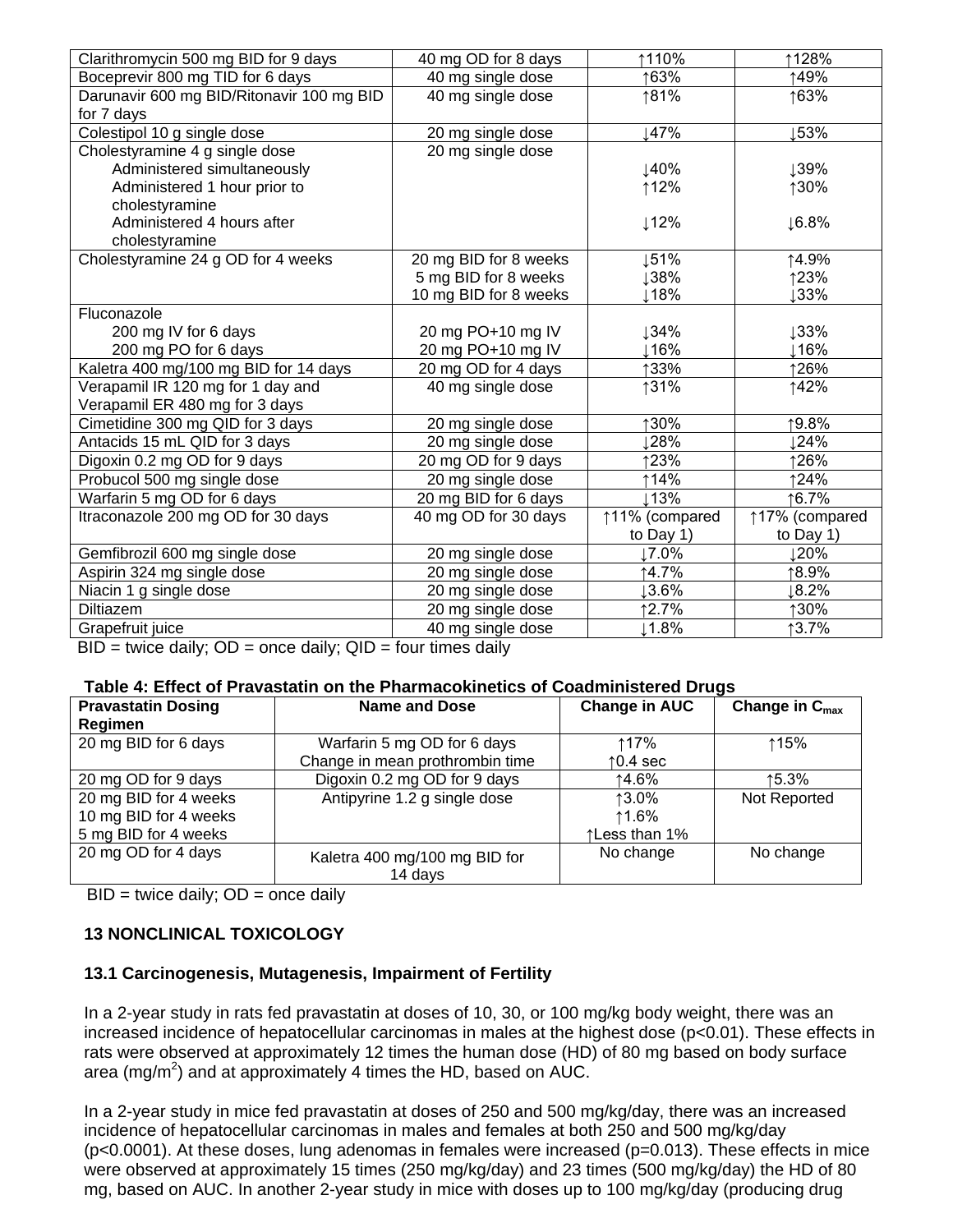exposures approximately 2 times the HD of 80 mg, based on AUC), there were no drug-induced tumors.

No evidence of mutagenicity was observed *in vitro*, with or without rat-liver metabolic activation, in the following studies: microbial mutagen tests, using mutant strains of *Salmonella typhimurium* or *Escherichia coli*; a forward mutation assay in L5178Y TK +/− mouse lymphoma cells; a chromosomal aberration test in hamster cells; and a gene conversion assay using *Saccharomyces cerevisiae*. In addition, there was no evidence of mutagenicity in either a dominant lethal test in mice or a micronucleus test in mice.

In a fertility study in adult rats with daily doses up to 500 mg/kg, pravastatin did not produce any adverse effects on fertility or general reproductive performance.

# <span id="page-16-0"></span>**13.2 Animal Toxicology and/or Pharmacology**

# *CNS Toxicity*

CNS vascular lesions, characterized by perivascular hemorrhage and edema and mononuclear cell infiltration of perivascular spaces, were seen in dogs treated with pravastatin at a dose of 25 mg/kg/day. These effects in dogs were observed at approximately 59 times the HD of 80 mg/day, based on AUC. Similar CNS vascular lesions have been observed with several other drugs in this class.

A chemically similar drug in this class produced optic nerve degeneration (Wallerian degeneration of retinogeniculate fibers) in clinically normal dogs in a dose-dependent fashion starting at 60 mg/kg/day, a dose that produced mean plasma drug levels about 30 times higher than the mean drug level in humans taking the highest recommended dose (as measured by total enzyme inhibitory activity). This same drug also produced vestibulocochlear Wallerian-like degeneration and retinal ganglion cell chromatolysis in dogs treated for 14 weeks at 180 mg/kg/day, a dose which resulted in a mean plasma drug level similar to that seen with the 60 mg/kg/day dose.

When administered to juvenile rats (postnatal days [PND] 4 through 80 at 5 to 45 mg/kg/day), no drug related changes were observed at 5 mg/kg/day. At 15 and 45 mg/kg/day, altered body-weight gain was observed during the dosing and 52-day recovery periods as well as slight thinning of the corpus callosum at the end of the recovery period. This finding was not evident in rats examined at the completion of the dosing period and was not associated with any inflammatory or degenerative changes in the brain. The biological relevance of the corpus callosum finding is uncertain due to the absence of any other microscopic changes in the brain or peripheral nervous tissue and because it occurred at the end of the recovery period. Neurobehavioral changes (enhanced acoustic startle responses and increased errors in water-maze learning) combined with evidence of generalized toxicity were noted at 45 mg/kg/day during the later part of the recovery period. Serum pravastatin levels at 15 mg/kg/day are approximately ≥1 times (AUC) the maximum pediatric dose of 40 mg. No thinning of the corpus callosum was observed in rats dosed with pravastatin (≥250 mg/kg/day) beginning PND 35 for 3 months suggesting increased sensitivity in younger rats. PND 35 in a rat is approximately equivalent to an 8- to 12-year-old human child. Juvenile male rats given 90 times (AUC) the 40 mg dose had decreased fertility (20%) with sperm abnormalities compared to controls.

# <span id="page-16-1"></span>**14 CLINICAL STUDIES**

# <span id="page-16-2"></span>**14.1 Prevention of Coronary Heart Disease**

In the Pravastatin Primary Prevention Study (WOS),<sup>3</sup> the effect of pravastatin sodium on fatal and nonfatal CHD was assessed in 6595 men 45 to 64 years of age, without a previous MI, and with LDL-C levels between 156 to 254 mg/dL (4 to 6.7 mmol/L). In this randomized, double-blind, placebo-controlled study, patients were treated with standard care, including dietary advice, and either pravastatin sodium 40 mg daily (N=3302) or placebo (N=3293) and followed for a median duration of 4.8 years. Median  $(25<sup>th</sup>, 75<sup>th</sup>$  percentile) percent changes from baseline after 6 months of pravastatin treatment in Total-C, LDL-C, TG, and HDL-C were −20.3 (−26.9, −11.7), −27.7 (−36.0, −16.9), −9.1 (−27.6, 12.5), and 6.7 (−2.1, 15.6), respectively.

Pravastatin sodium significantly reduced the rate of first coronary events (either CHD death or nonfatal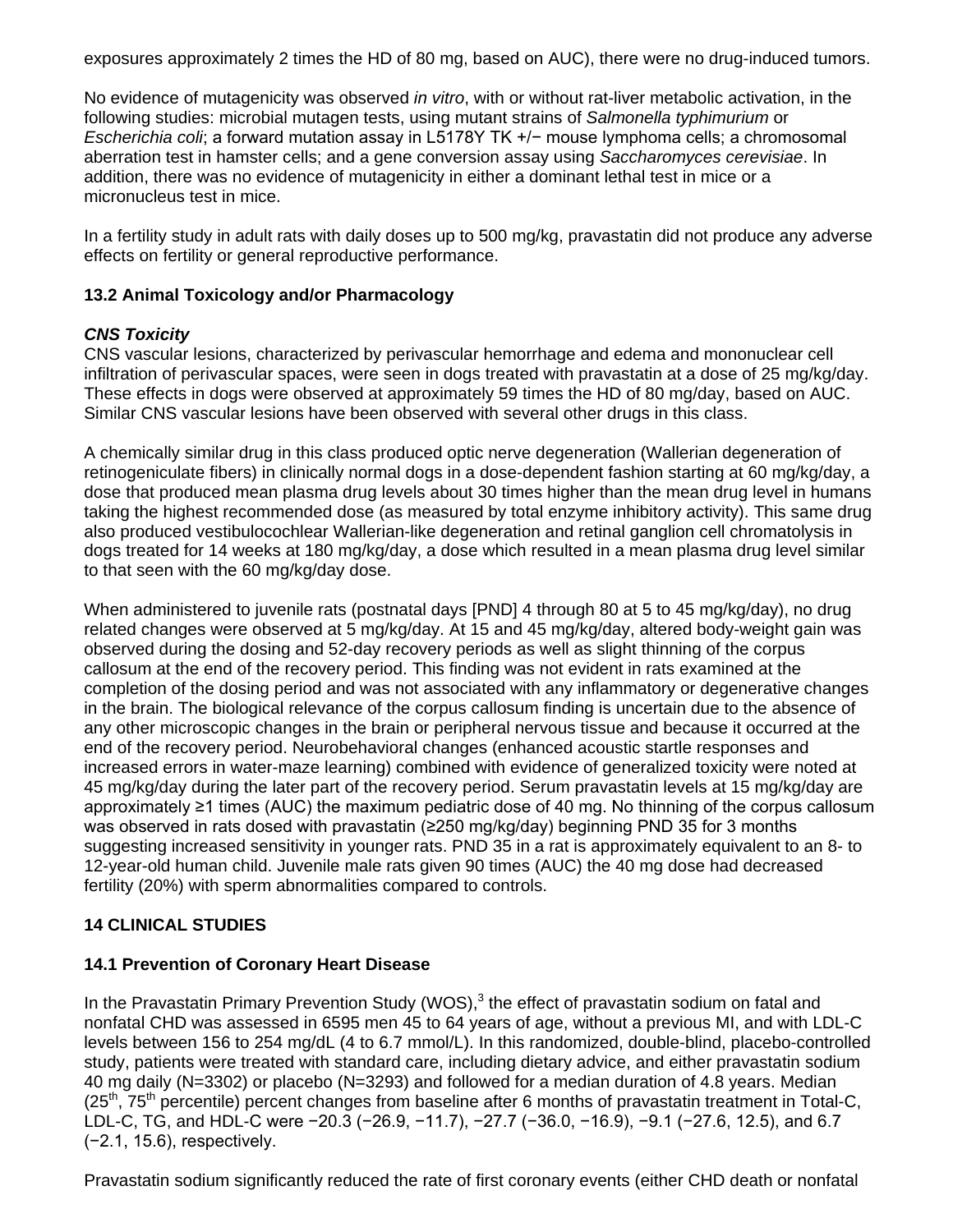MI) by 31% (248 events in the placebo group [CHD death=44, nonfatal MI=204] versus 174 events in the pravastatin sodium group [CHD death=31, nonfatal MI=143], p=0.0001 [see figure below]). The risk reduction with pravastatin sodium was similar and significant throughout the entire range of baseline LDL cholesterol levels. This reduction was also similar and significant across the age range studied with a 40% risk reduction for patients younger than 55 years and a 27% risk reduction for patients 55 years and older. The Pravastatin Primary Prevention Study included only men, and therefore it is not clear to what extent these data can be extrapolated to a similar population of female patients.



Pravastatin sodium also significantly decreased the risk for undergoing myocardial revascularization procedures (coronary artery bypass graft [CABG] surgery or percutaneous transluminal coronary angioplasty [PTCA]) by 37% (80 vs 51 patients, p=0.009) and coronary angiography by 31% (128 vs 90, p=0.007). Cardiovascular deaths were decreased by 32% (73 vs 50, p=0.03) and there was no increase in death from non-cardiovascular causes.

# <span id="page-17-0"></span>**14.2 Secondary Prevention of Cardiovascular Events**

In the LIPID<sup>4</sup> study, the effect of pravastatin sodium tablets, 40 mg daily, was assessed in 9014 patients (7498 men; 1516 women; 3514 elderly patients [age ≥65 years]; 782 diabetic patients) who had experienced either an MI (5754 patients) or had been hospitalized for unstable angina pectoris (3260 patients) in the preceding 3 to 36 months. Patients in this multicenter, double-blind, placebo-controlled study participated for an average of 5.6 years (median of 5.9 years) and at randomization had Total-C between 114 and 563 mg/dL (mean 219 mg/dL), LDL-C between 46 and 274 mg/dL (mean 150 mg/dL), TG between 35 and 2710 mg/dL (mean 160 mg/dL), and HDL-C between 1 and 103 mg/dL (mean 37 mg/dL). At baseline, 82% of patients were receiving aspirin and 76% were receiving antihypertensive medication. Treatment with pravastatin sodium tablets significantly reduced the risk for total mortality by reducing coronary death (see Table [5\)](#page-17-1). The risk reduction due to treatment with pravastatin sodium tablets on CHD mortality was consistent regardless of age. Pravastatin sodium tablets significantly reduced the risk for total mortality (by reducing CHD death) and CHD events (CHD mortality or nonfatal MI) in patients who qualified with a history of either MI or hospitalization for unstable angina pectoris.

<span id="page-17-1"></span>

| Table 5: LIPID - Primary and Secondary Endpoints Number (%) of Subjects |                                 |                              |                                 |          |
|-------------------------------------------------------------------------|---------------------------------|------------------------------|---------------------------------|----------|
| Event                                                                   | Pravastatin 40 mg<br>$(N=4512)$ | <b>Placebo</b><br>$(N=4502)$ | <b>Risk</b><br><b>Reduction</b> | p-value  |
| <b>Primary Endpoint</b>                                                 |                                 |                              |                                 |          |
| CHD mortality                                                           | 287(6.4)                        | 373(8.3)                     | 24%                             | 0.0004   |
| <b>Secondary Endpoints</b>                                              |                                 |                              |                                 |          |
| <b>Total mortality</b>                                                  | 498 (11.0)                      | 633 (14.1)                   | 23%                             | < 0.0001 |
| CHD mortality or nonfatal MI                                            | 557 (12.3)                      | 715 (15.9)                   | 24%                             | < 0.0001 |
| Myocardial revascularization<br>procedures (CABG or PTCA)               | 584 (12.9)                      | 706 (15.7)                   | <b>20%</b>                      | < 0.0001 |
| <b>Stroke</b>                                                           |                                 |                              |                                 |          |
| All-cause                                                               | 169 (3.7)                       | 204 (4.5)                    | 19%                             | 0.0477   |
| Non-hemorrhagic                                                         | 154 (3.4)                       | 196 (4.4)                    | 23%                             | 0.0154   |
| Cardiovascular mortality                                                | 331(7.3)                        | 433 (9.6)                    | 25%                             | < 0.0001 |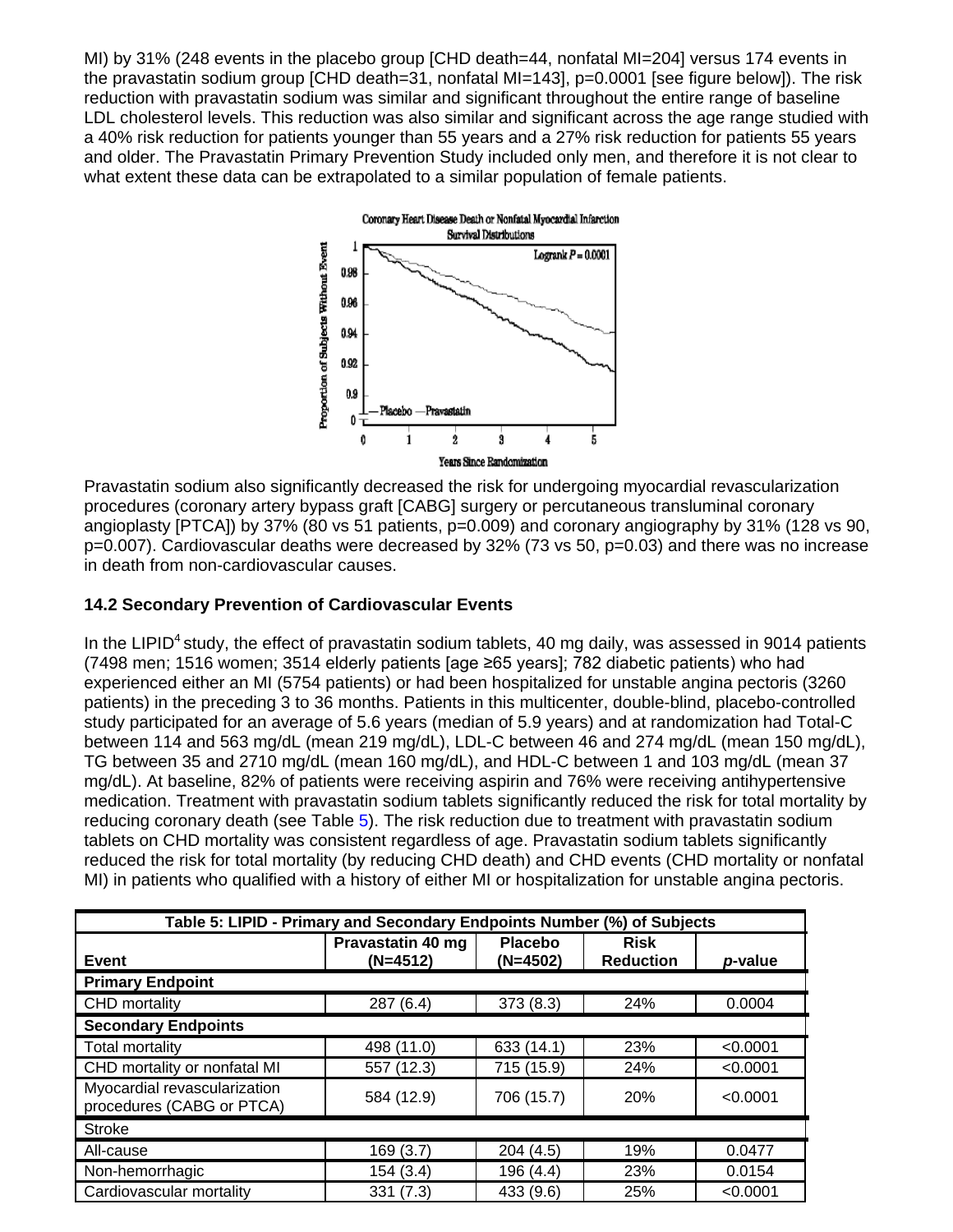In the CARE<sup>5</sup> study, the effect of pravastatin sodium tablets, 40 mg daily, on CHD death and nonfatal MI was assessed in 4159 patients (3583 men and 576 women) who had experienced a MI in the preceding 3 to 20 months and who had normal (below the 75<sup>th</sup> percentile of the general population) plasma total cholesterol levels. Patients in this double-blind, placebo-controlled study participated for an average of 4.9 years and had a mean baseline Total-C of 209 mg/dL. LDL-C levels in this patient population ranged from 101 to 180 mg/dL (mean 139 mg/dL). At baseline, 84% of patients were receiving aspirin and 82% were taking antihypertensive medications. Median (25<sup>th</sup>, 75<sup>th</sup> percentile) percent changes from baseline after 6 months of pravastatin treatment in Total-C, LDL-C, TG, and HDL-C were −22.0 (−28.4, −14.9), −32.4 (−39.9, −23.7), −11.0 (−26.5, 8.6), and 5.1 (−2.9, 12.7), respectively. Treatment with pravastatin sodium tablets significantly reduced the rate of first recurrent coronary events (either CHD death or nonfatal MI), the risk of undergoing revascularization procedures (PTCA, CABG), and the risk for stroke or TIA (see Table [6\)](#page-18-1).

<span id="page-18-1"></span>

| Table 6: CARE -Primary and Secondary Endpoints Number (%) of Subjects |                                 |                              |                                 |         |
|-----------------------------------------------------------------------|---------------------------------|------------------------------|---------------------------------|---------|
| Event                                                                 | Pravastatin 40 mg<br>$(N=2081)$ | <b>Placebo</b><br>$(N=2078)$ | <b>Risk</b><br><b>Reduction</b> | p-value |
| <b>Primary Endpoint</b>                                               |                                 |                              |                                 |         |
| CHD mortality or nonfatal MIa                                         | 212 (10.2)                      | 274 (13.2)                   | 24%                             | 0.003   |
| <b>Secondary Endpoints</b>                                            |                                 |                              |                                 |         |
| Myocardial revascularization<br>procedures (CABG or PTCA)             | 294 (14.1)                      | 391 (18.8)                   | <b>27%</b>                      | < 0.001 |
| Stroke or TIA                                                         | 93(4.5)                         | 124(6.0)                     | 26%                             | 0.029   |

<sup>a</sup> The risk reduction due to treatment with pravastatin sodium was consistent in both sexes.

In the PLAC  $I^6$  study, the effect of pravastatin therapy on coronary atherosclerosis was assessed by coronary angiography in patients with coronary disease and moderate hypercholesterolemia (baseline LDL-C range: 130 to 190 mg/dL). In this double-blind, multicenter, controlled clinical trial, angiograms were evaluated at baseline and at 3 years in 264 patients. Although the difference between pravastatin and placebo for the primary endpoint (per-patient change in mean coronary artery diameter) and 1 of 2 secondary endpoints (change in percent lumen diameter stenosis) did not reach statistical significance, for the secondary endpoint of change in minimum lumen diameter, statistically significant slowing of disease was seen in the pravastatin treatment group (p=0.02).

In the REGRESS<sup>7</sup> study, the effect of pravastatin on coronary atherosclerosis was assessed by coronary angiography in 885 patients with angina pectoris, angiographically documented coronary artery disease, and hypercholesterolemia (baseline total cholesterol range: 160 to 310 mg/dL). In this doubleblind, multicenter, controlled clinical trial, angiograms were evaluated at baseline and at 2 years in 653 patients (323 treated with pravastatin). Progression of coronary atherosclerosis was significantly slowed in the pravastatin group as assessed by changes in mean segment diameter  $(p=0.037)$  and minimum obstruction diameter (p=0.001).

Analysis of pooled events from PLAC I, PLAC II, $^8$  REGRESS, and KAPS $^9$  studies (combined N=1891) showed that treatment with pravastatin was associated with a statistically significant reduction in the composite event rate of fatal and nonfatal MI (46 events or 6.4% for placebo versus 21 events or 2.4% for pravastatin, p=0.001). The predominant effect of pravastatin was to reduce the rate of nonfatal MI.

# <span id="page-18-0"></span>**14.3 Primary Hypercholesterolemia (***Fredrickson* **Types IIa and IIb)**

Pravastatin sodium is highly effective in reducing Total-C, LDL-C, and TG in patients with heterozygous familial, presumed familial combined, and non-familial (non-FH) forms of primary hypercholesterolemia, and mixed dyslipidemia. A therapeutic response is seen within 1 week, and the maximum response usually is achieved within 4 weeks. This response is maintained during extended periods of therapy. In addition, pravastatin sodium is effective in reducing the risk of acute coronary events in hypercholesterolemic patients with and without previous MI.

A single daily dose is as effective as the same total daily dose given twice a day. In multicenter, doubleblind, placebo-controlled studies of patients with primary hypercholesterolemia, treatment with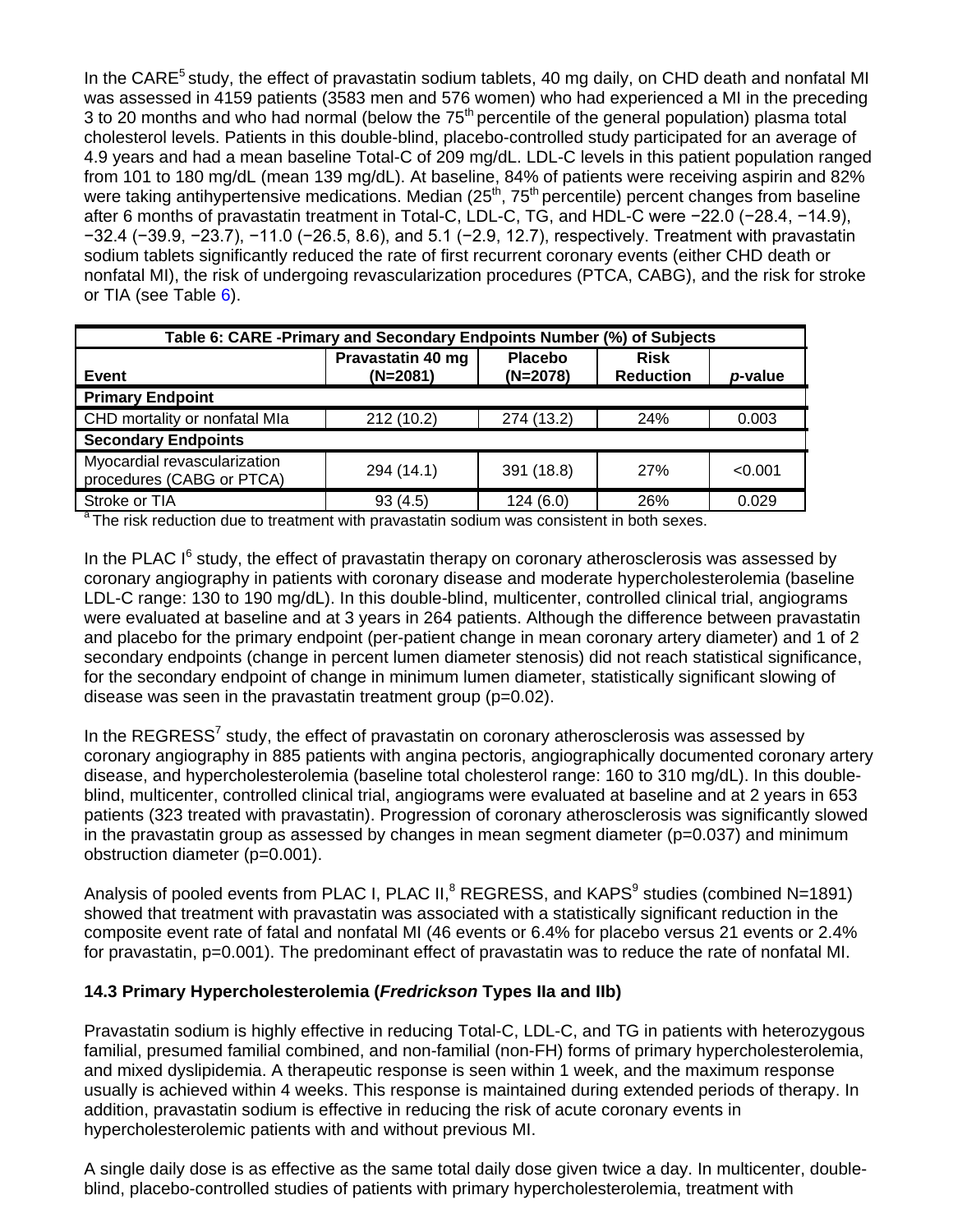pravastatin in daily doses ranging from 10 to 40 mg consistently and significantly decreased Total-C, LDL-C, TG, and Total-C/HDL-C and LDL-C/HDL-C ratios (see Table [7\)](#page-19-2).

In a pooled analysis of 2 multicenter, double-blind, placebo-controlled studies of patients with primary hypercholesterolemia, treatment with pravastatin at a daily dose of 80 mg (N=277) significantly decreased Total-C, LDL-C, and TG. The 25<sup>th</sup> and 75<sup>th</sup> percentile changes from baseline in LDL-C for pravastatin 80 mg were −43% and −30%. The efficacy results of the individual studies were consistent with the pooled data (see Table [7\)](#page-19-2).

Treatment with pravastatin sodium modestly decreased VLDL-C and pravastatin sodium across all doses produced variable increases in HDL-C (see Table [7\)](#page-19-2).

<span id="page-19-2"></span>

|                             | Table 7: Primary Hypercholesterolemia Studies: Dose Response of Pravastatin Sodium Once |
|-----------------------------|-----------------------------------------------------------------------------------------|
| <b>Daily Administration</b> |                                                                                         |

| <b>Dose</b>                                                   | <b>Total-C</b> | LDL-C                                                         | HDL-C  | ΤG     |
|---------------------------------------------------------------|----------------|---------------------------------------------------------------|--------|--------|
|                                                               |                | Mean Percent Changes From Baseline After 8 Weeks <sup>a</sup> |        |        |
| Placebo (N=36)                                                | $-3%$          | $-4%$                                                         | $+1\%$ | $-4%$  |
| 10 mg ( $N=18$ )                                              | $-16%$         | $-22%$                                                        | $+7%$  | $-15%$ |
| 20 mg (N=19)                                                  | $-24%$         | $-32%$                                                        | $+2%$  | $-11%$ |
| 40 mg ( $N=18$ )                                              | $-25%$         | $-34%$                                                        | $+12%$ | $-24%$ |
| Mean Percent Changes From Baseline After 6 Weeks <sup>b</sup> |                |                                                               |        |        |
| Placebo (N=162)                                               | 0%             | $-1\%$                                                        | $-1\%$ | $+1\%$ |
| 80 mg (N=277)                                                 | $-27%$         | $-37\%$                                                       | $+3%$  | $-19%$ |

a A multicenter, double-blind, placebo-controlled study.  $\square$ 

 $^{\text{b}}$  Pooled analysis of 2 multicenter, double-blind, placebo-controlled studies.  $\Box$ 

In another clinical trial, patients treated with pravastatin in combination with cholestyramine (70% of patients were taking cholestyramine 20 or 24 g per day) had reductions equal to or greater than 50% in LDL-C. Furthermore, pravastatin attenuated cholestyramine-induced increases in TG levels (which are themselves of uncertain clinical significance).

# <span id="page-19-0"></span>**14.4 Hypertriglyceridemia (***Fredrickson* **Type IV)**

The response to pravastatin in patients with Type IV hyperlipidemia (baseline TG >200 mg/dL and LDL-C <160 mg/dL) was evaluated in a subset of 429 patients from the CARE study. For pravastatin-treated subjects, the median (min, max) baseline TG level was 246.0 (200.5, 349.5) mg/dL (see Table [8\)](#page-19-3).

| <b>Undige from Daseme</b> |                               |                          |
|---------------------------|-------------------------------|--------------------------|
|                           | Pravastatin 40 mg (N=429)     | Placebo (N=430)          |
| TG                        | $-21.1$ $(-34.8, 1.3)$        | $-6.3$ ( $-23.1$ , 18.3) |
| Total-C                   | $-22.1$ $(-27.1, -14.8)$      | $0.2$ (-6.9, 6.8)        |
| LDL-C                     | $-31.7$ ( $-39.6$ , $-21.5$ ) | $0.7$ (-9.0, 10.0)       |
| HDL-C                     | $7.4$ (-1.2, 17.7)            | $2.8$ ( $-5.7$ , 11.7)   |
| Non-HDL-C                 | $-27.2$ ( $-34.0, -18.5$ )    | $-0.8$ $(-8.2, 7.0)$     |

<span id="page-19-3"></span>**Table 8: Patients with** *Fredrickson* **Type IV Hyperlipidemia Median (25th, 75th percentile) % Change from Baseline** 

# <span id="page-19-1"></span>**14.5 Dysbetalipoproteinemia (***Fredrickson* **Type III)**

The response to pravastatin in two double-blind crossover studies of 46 patients with genotype E2/E2 and *Fredrickson* Type III dysbetalipoproteinemia is shown in Table 9.

## **Table 9: Patients with** *Fredrickson* **Type III Dysbetalipoproteinemia Median (min, max) % Change from Baseline**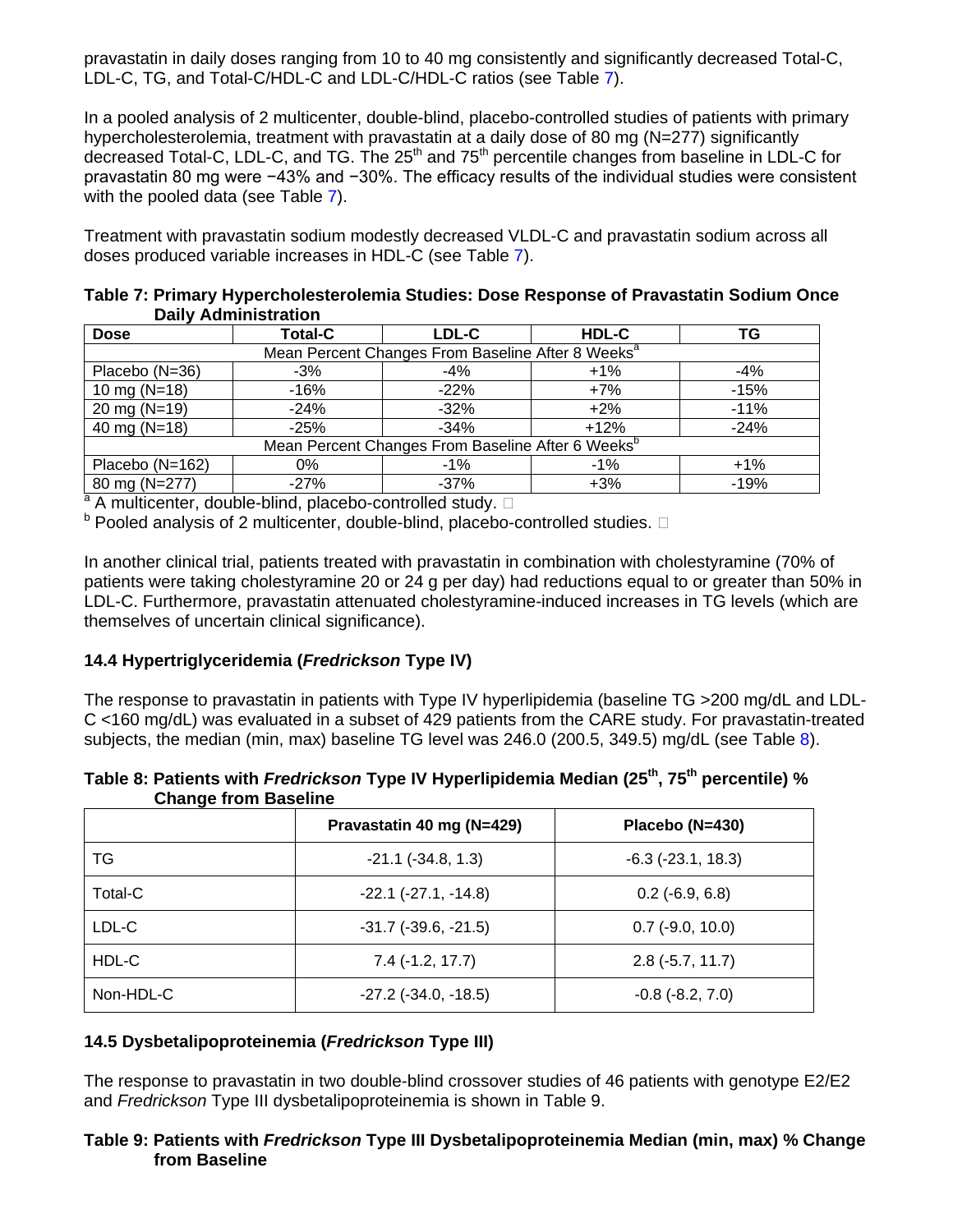|                     | Median (min, max)<br>Median % Change (min, max) |                                                        |  |
|---------------------|-------------------------------------------------|--------------------------------------------------------|--|
|                     | at Baseline (mg/dL)                             | Pravastatin 40 mg (N=20)                               |  |
| Study 1             |                                                 |                                                        |  |
| Total-C             | 386.5 (245.0, 672.0)                            | $-32.7$ $(-58.5, 4.6)$                                 |  |
| <b>TG</b>           | 443.0 (275.0, 1299.0)                           | $-23.7$ ( $-68.5, 44.7$ )                              |  |
| $VLDL-Ca$           | 206.5 (110.0, 379.0)                            | $-43.8$ $(-73.1, -14.3)$                               |  |
| $LDL-Ca$            | 117.5 (80.0, 170.0)                             | $-40.8$ $(-63.7, 4.6)$                                 |  |
| HDL-C               | 30.0 (18.0, 88.0)                               | $6.4$ (-45.0, 105.6)                                   |  |
| Non-HDL-C           | 344.5 (215.0, 646.0)                            | $-36.7$ $(-66.3, 5.8)$                                 |  |
| $a$ <sub>N=14</sub> |                                                 |                                                        |  |
|                     | Median (min, max) at<br>Baseline (mg/dL)        | Median % Change (min, max)<br>Pravastatin 40 mg (N=26) |  |
| Study 2             |                                                 |                                                        |  |
| Total-C             | 340.3 (230.1, 448.6)                            | $-31.4$ ( $-54.5$ , $-13.0$ )                          |  |
| <b>TG</b>           | 343.2 (212.6, 845.9)                            | $-11.9$ ( $-56.5$ , 44.8)                              |  |
| VLDL-C              | 145.0 (71.5, 309.4)                             | $-35.7$ $(-74.7, 19.1)$                                |  |
| LDL-C               | 128.6 (63.8, 177.9)                             | $-30.3$ $(-52.2, 13.5)$                                |  |
| HDL-C               | 38.7 (27.1, 58.0)                               | $5.0$ (-17.7, 66.7)                                    |  |
| Non-HDL-C           | 295.8 (195.3, 421.5)                            | $-35.5$ $(-81.0, -13.5)$                               |  |

# <span id="page-20-0"></span>**14.6 Pediatric Clinical Study**

A double-blind, placebo-controlled study in 214 patients (100 boys and 114 girls) with heterozygous familial hypercholesterolemia (HeFH), aged 8 to 18 years was conducted for 2 years. The children (aged 8 to 13 years) were randomized to placebo (N=63) or 20 mg of pravastatin daily (N=65) and the adolescents (aged 14 to 18 years) were randomized to placebo (N=45) or 40 mg of pravastatin daily  $(N=41)$ . Inclusion in the study required an LDL-C level >95<sup>th</sup> percentile for age and sex and one parent with either a clinical or molecular diagnosis of familial hypercholesterolemia. The mean baseline LDL-C value was 239 mg/dL and 237 mg/dL in the pravastatin (range: 151 to 405 mg/dL) and placebo (range: 154 to 375 mg/dL) groups, respectively.

Pravastatin significantly decreased plasma levels of LDL-C, Total-C, and ApoB in both children and adolescents (see Table [10\)](#page-20-1). The effect of pravastatin treatment in the 2 age groups was similar.

<span id="page-20-1"></span>**Table 10: Lipid-Lowering Effects of Pravastatin in Pediatric Patients with Heterozygous Familial Hypercholesterolemia: Least-Squares Mean % Change from Baseline at Month 24 (Last Observation Carried Forward: Intent-to-Treat)<sup>a</sup>**

|           | <b>Pravastatin</b><br>$20 \text{ mg}$<br>(Aged 8 to 13<br>years)<br>$N=65$ | <b>Pravastatin</b><br>40 mg<br>(Aged 14 to 18<br>years)<br>$N=41$ | <b>Combined</b><br><b>Pravastatin</b><br>(Aged 8 to 18<br>years)<br>$N = 106$ | <b>Combined</b><br><b>Placebo</b><br>(Aged 8 to 18<br>years)<br>$N = 108$ | 95% CI of the<br><b>Difference Between</b><br><b>Combined</b><br><b>Pravastatin and</b><br><b>Placebo</b> |
|-----------|----------------------------------------------------------------------------|-------------------------------------------------------------------|-------------------------------------------------------------------------------|---------------------------------------------------------------------------|-----------------------------------------------------------------------------------------------------------|
| LDL-C     | $-26.04^{b}$                                                               | $-21.07^{b}$                                                      | $-24.07b$                                                                     | $-1.52$                                                                   | (-26.74, -18.86)                                                                                          |
| <b>TC</b> | $-20.75^{b}$                                                               | $-13.08^{b}$                                                      | $-17.72^{b}$                                                                  | $-0.65$                                                                   | $(-20.40, -13.83)$                                                                                        |
| HDL-C     | 1.04                                                                       | 13.71                                                             | 5.97                                                                          | 3.13                                                                      | $(-1.71, 7.43)$                                                                                           |
| TG.       | $-9.58$                                                                    | $-0.30$                                                           | $-5.88$                                                                       | $-3.27$                                                                   | (-13.95, 10.01)                                                                                           |
| ApoB      | $-23.16^{b}$                                                               | $-18.08^{b}$                                                      | $-21.11^{\circ}$                                                              | $-0.97$                                                                   | $(-24.29, -16.18)$                                                                                        |
| (N)       | (61)                                                                       | (39)                                                              | (100)                                                                         | (106)                                                                     |                                                                                                           |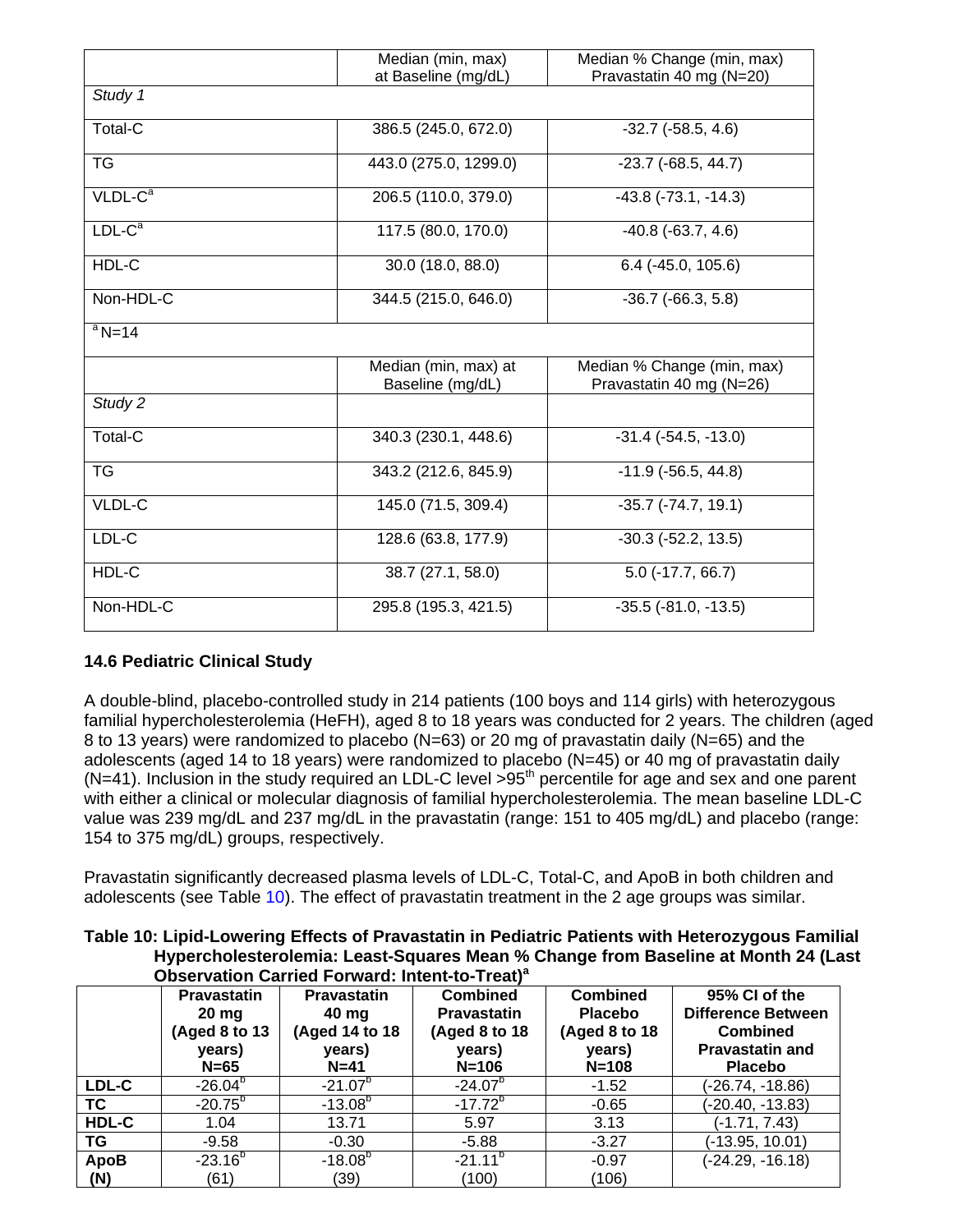<sup>a</sup> The above least-squares mean values were calculated based on log-transformed lipid values.<br><sup>b</sup> Significant at p≤0.0001 when compared with placebo.

The mean achieved LDL-C was 186 mg/dL (range: 67 to 363 mg/dL) in the pravastatin group compared to 236 mg/dL (range: 105 to 438 mg/dL) in the placebo group.

The safety and efficacy of pravastatin doses above 40 mg daily have not been studied in children. The long-term efficacy of pravastatin therapy in childhood to reduce morbidity and mortality in adulthood has not been established.

# <span id="page-21-0"></span>**15 REFERENCES**

- 1. Fredrickson DS, Levy RI, Lees RS. Fat transport in lipoproteins An integrated approach to mechanisms and disorders. *N Engl J Med.* 1967;276: 34-44, 94-103, 148-156, 215-225, 273-281.
- 2. Manson JM, Freyssinges C, Ducrocq MB, Stephenson WP. Postmarketing surveillance of lovastatin and simvastatin exposure during pregnancy. *Reprod Toxicol*. 1996;10(6):439-446.
- 3. Shepherd J, Cobbe SM, Ford I, et al, for the West of Scotland Coronary Prevention Study Group (WOS). Prevention of coronary heart disease with pravastatin in men with hypercholesterolemia. *N Engl J Med.* 1995;333:1301-1307.
- 4. The Long-term Intervention with Pravastatin in Ischemic Disease Group (LIPID). Prevention of cardiovascular events and death with pravastatin in patients with coronary heart disease and a broad range of initial cholesterol levels. *N Engl J Med*. 1998;339:1349-1357.
- 5. Sacks FM, Pfeffer MA, Moye LA, et al, for the Cholesterol and Recurrent Events Trial Investigators (CARE). The effect of pravastatin on coronary events after myocardial infarction in patients with average cholesterol levels. *N Engl J Med*. 1996;335:1001-1009.
- 6. Pitt B, Mancini GBJ, Ellis SG, et al, for the PLAC I Investigators. Pravastatin limitation of atherosclerosis in the coronary arteries (PLAC I): Reduction in atherosclerosis progression and clinical events. *J Am Coll Cardiol.* 1995;26:1133-1139.
- 7. Jukema JW, Bruschke AVG, van Boven AJ, et al, for the Regression Growth Evaluation Statin Study Group (REGRESS). Effects of lipid lowering by pravastatin on progression and regression of coronary artery disease in symptomatic man with normal to moderately elevated serum cholesterol levels. *Circ.* 1995;91:2528-2540.
- 8. Crouse JR, Byington RP, Bond MG, et al. Pravastatin, lipids, and atherosclerosis in the carotid arteries: Design features of a clinical trial with carotid atherosclerosis outcome (PLAC II). *Control Clin Trials.* 1992;13:495-506.
- 9. Salonen R, Nyyssonen K, Porkkala E, et al. Kuopio Atherosclerosis Prevention Study (KAPS). A population-based primary preventive trial of the effect of LDL lowering on atherosclerotic progression in carotid and femoral arteries. *Circ.* 1995;92:1758-1764.

# <span id="page-21-1"></span>**16 HOW SUPPLIED/STORAGE AND HANDLING**

# <span id="page-21-2"></span>**16.1 How Supplied**

Pravastatin Sodium Tablets, USP 10 mg are available for oral administration as light pink, round, unscored tablets, imprinted "APO" on one side and "PRA" over "10" on the other side. They are supplied as follows:

Bottles of 90 (NDC 60505-0168-9) Bottles of 100 (NDC 60505-0168-1) Bottles of 500 (NDC 60505-0168-5)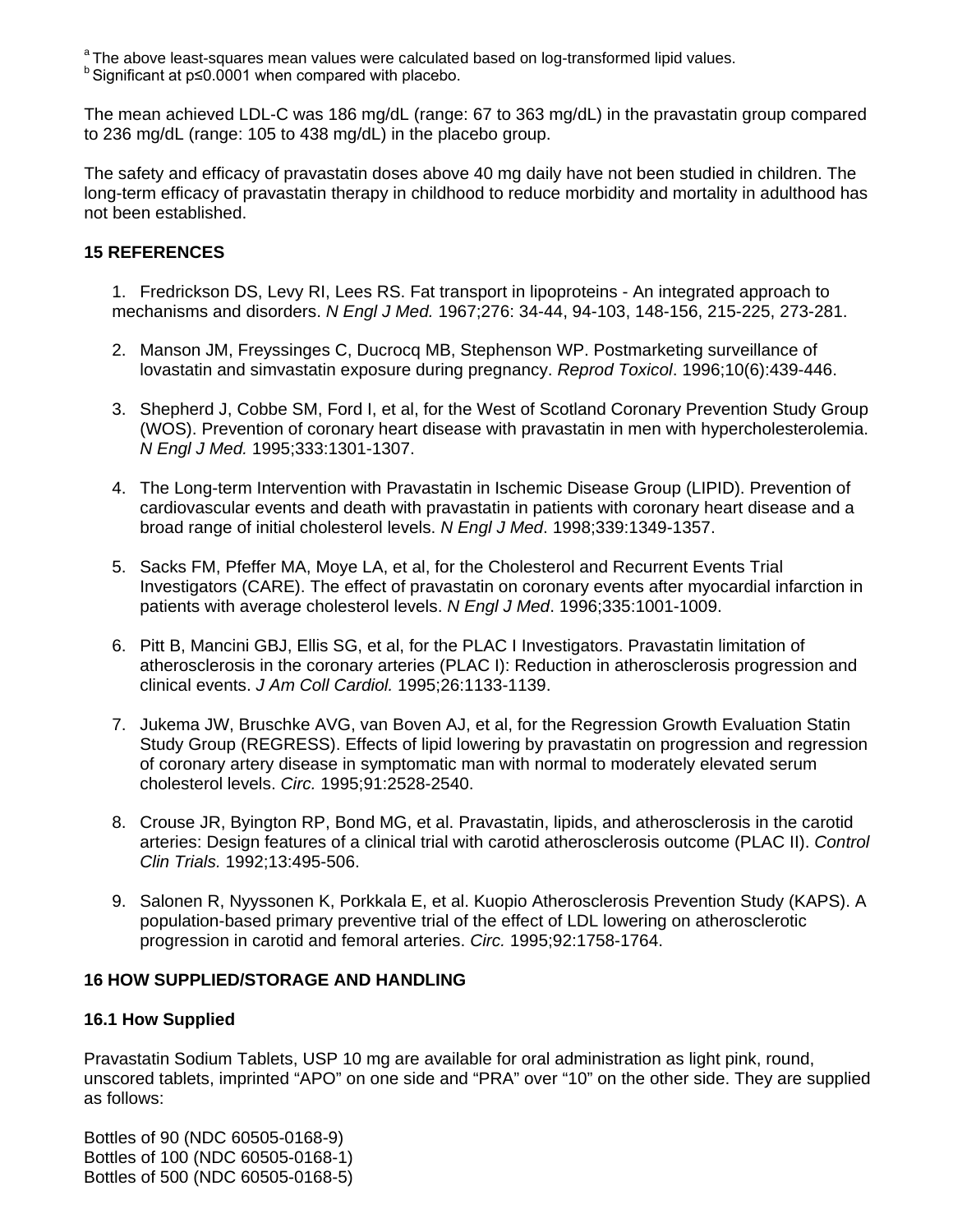Bottles of 1,000 (NDC 60505-0168-7)

Pravastatin Sodium Tablets, USP 20 mg are available for oral administration as off-white to light yellow, round, unscored tablets, imprinted "APO" on one side and "PRA" over "20" on the other side. They are supplied as follows:

Bottles of 90 (NDC 60505-0169-9) Bottles of 100 (NDC 60505-0169-1) Bottles of 500 (NDC 60505-0169-5) Bottles of 1,000 (NDC 60505-0169-7)

Pravastatin Sodium Tablets, USP 40 mg are available for oral administration as light green, round, unscored tablets, imprinted "APO" on one side and "PRA" over "40" on the other side. They are supplied as follows:

Bottles of 90 (NDC 60505-0170-9) Bottles of 100 (NDC 60505-0170-1) Bottles of 500 (NDC 60505-0170-5) Bottles of 1,000 (NDC 60505-0170-7)

Pravastatin Sodium Tablets, USP 80 mg are available for oral administration as off-white to light yellow, round, unscored tablets, imprinted "APO" on one side and "PRA" over "80" on the other side. They are supplied as follows:

Bottles of 90 (NDC 60505-1323-9) Bottles of 100 (NDC 60505-1323-1) Bottles of 500 (NDC 60505-1323-5) Bottles of 1,000 (NDC 60505-1323-7)

# <span id="page-22-1"></span>**16.2 Storage**

Store at 20° to 25°C (68° to 77°F); excursions permitted from 15° to 30°C (59° to 86°F). [See USP Controlled Room Temperature]. Dispense in a tight, light-resistant container [see USP]. Protect from light and moisture.

# <span id="page-22-0"></span>**17 PATIENT COUNSELING INFORMATION**

# **Muscle Pain**

Patients should be advised to report promptly unexplained muscle pain, tenderness or weakness, particularly if accompanied by malaise or fever or if these muscle signs or symptoms persist after discontinuing pravastatin [see *Warnings and Precautions [\(5.1\)](#page-4-4)*].

# **Liver Enzymes**

It is recommended that liver enzyme tests be performed before the initiation of pravastatin, and thereafter when clinically indicated. All patients treated with pravastatin should be advised to promptly report any symptoms that may indicate liver injury, including fatigue, anorexia, right upper abdominal discomfort, dark urine, or jaundice [see *Warnings and Precautions [\(5.2\)](#page-5-0)*].

# **Embryofetal Toxicity**

Advise females of reproductive potential of the risk to a fetus, to use effective contraception during treatment, and to inform their healthcare provider of a known or suspected pregnancy [see *Contraindications [\(4.3\)](#page-4-0), Use in Specific Populations [\(8.1,](#page-10-0) [8.3\)](#page-11-0)*]*.*

### **Lactation**